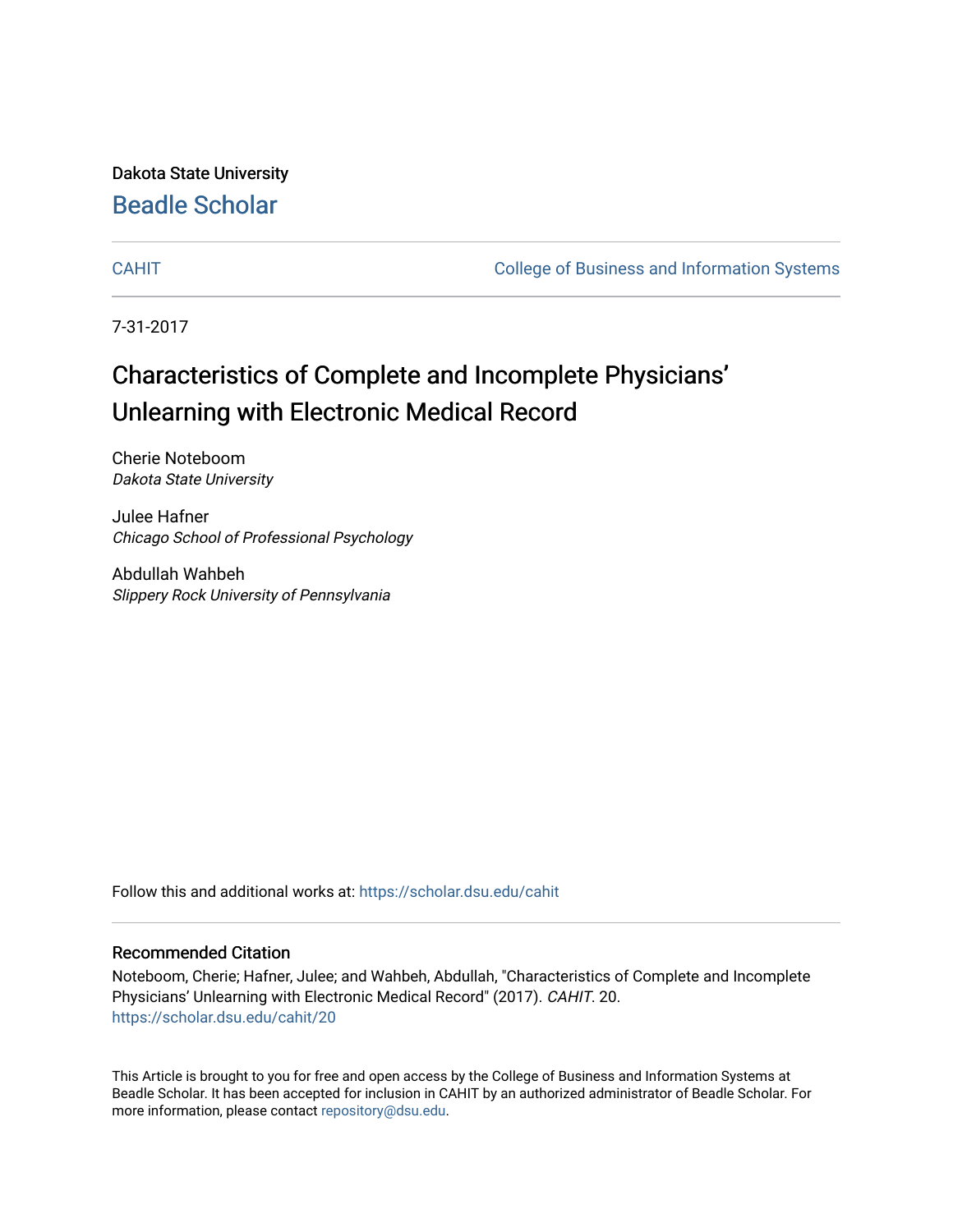Dakota State University [Beadle Scholar](https://scholar.dsu.edu/)

[Faculty Research & Publications](https://scholar.dsu.edu/bispapers) **College of Business and Information Systems** 

7-31-2017

## Characteristics of Complete and Incomplete Physicians' Unlearning with Electronic Medical Record

Cherie Noteboom Dakota State University

Julee Hafner Chicago School of Professional Psychology

Abdullah Wahbeh Slippery Rock University of Pennsylvania

Follow this and additional works at: [https://scholar.dsu.edu/bispapers](https://scholar.dsu.edu/bispapers?utm_source=scholar.dsu.edu%2Fbispapers%2F47&utm_medium=PDF&utm_campaign=PDFCoverPages)

#### Recommended Citation

Noteboom, Cherie Bakker; Hafner, Julee; and Wahbeh, Abdullah (2017) "Characteristics of Complete and Incomplete Physicians' Unlearning with Electronic Medical Record," Journal of the Midwest Association for Information Systems (JMWAIS): Vol. 2017 : Iss. 2 , Article 5. Available at: http://aisel.aisnet.org/ jmwais/vol2017/iss2/5

This Article is brought to you for free and open access by the College of Business and Information Systems at Beadle Scholar. It has been accepted for inclusion in Faculty Research & Publications by an authorized administrator of Beadle Scholar. For more information, please contact [repository@dsu.edu.](mailto:repository@dsu.edu)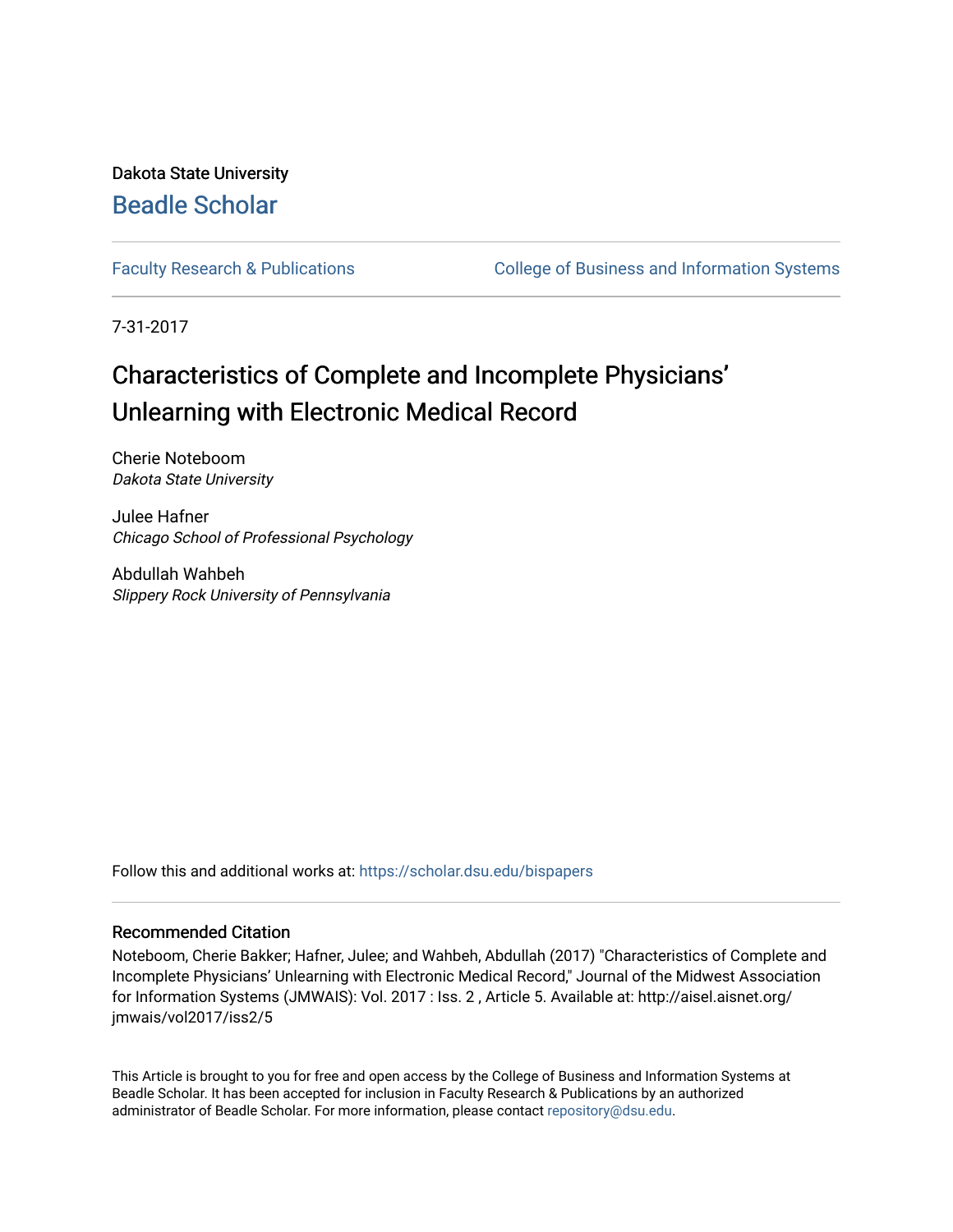### **[Journal of the Midwest Association for Information Systems](http://aisel.aisnet.org/jmwais?utm_source=aisel.aisnet.org%2Fjmwais%2Fvol2017%2Fiss2%2F5&utm_medium=PDF&utm_campaign=PDFCoverPages) [\(JMWAIS\)](http://aisel.aisnet.org/jmwais?utm_source=aisel.aisnet.org%2Fjmwais%2Fvol2017%2Fiss2%2F5&utm_medium=PDF&utm_campaign=PDFCoverPages)**

[Volume 2017](http://aisel.aisnet.org/jmwais/vol2017?utm_source=aisel.aisnet.org%2Fjmwais%2Fvol2017%2Fiss2%2F5&utm_medium=PDF&utm_campaign=PDFCoverPages) Issue 2 *[Health Information Systems - Integration in the](http://aisel.aisnet.org/jmwais/vol2017/iss2?utm_source=aisel.aisnet.org%2Fjmwais%2Fvol2017%2Fiss2%2F5&utm_medium=PDF&utm_campaign=PDFCoverPages) [Global Healthcare Ecosystem, Special Issue Editor:](http://aisel.aisnet.org/jmwais/vol2017/iss2?utm_source=aisel.aisnet.org%2Fjmwais%2Fvol2017%2Fiss2%2F5&utm_medium=PDF&utm_campaign=PDFCoverPages) [Ciara Heavin, University College Cork, Cork, Ireland](http://aisel.aisnet.org/jmwais/vol2017/iss2?utm_source=aisel.aisnet.org%2Fjmwais%2Fvol2017%2Fiss2%2F5&utm_medium=PDF&utm_campaign=PDFCoverPages)*

[Article 5](http://aisel.aisnet.org/jmwais/vol2017/iss2/5?utm_source=aisel.aisnet.org%2Fjmwais%2Fvol2017%2Fiss2%2F5&utm_medium=PDF&utm_campaign=PDFCoverPages)

#### 2017

# Characteristics of Complete and Incomplete Physicians' Unlearning with Electronic Medical Record

Cherie Bakker Noteboom *Dakota State University*, cherie.noteboom@dsu.edu

Julee Hafner *Chicago School Professional Psychology*, wehaf2talk@gmail.com

Abdullah Wahbeh *Slippery Rock University of PA*, Abdullah.wahbeh@sru.edu

Follow this and additional works at: [http://aisel.aisnet.org/jmwais](http://aisel.aisnet.org/jmwais?utm_source=aisel.aisnet.org%2Fjmwais%2Fvol2017%2Fiss2%2F5&utm_medium=PDF&utm_campaign=PDFCoverPages)

#### Recommended Citation

Noteboom, Cherie Bakker; Hafner, Julee; and Wahbeh, Abdullah (2017) "Characteristics of Complete and Incomplete Physicians' Unlearning with Electronic Medical Record," *Journal of the Midwest Association for Information Systems (JMWAIS)*: Vol. 2017 : Iss. 2 , Article 5.

Available at: [http://aisel.aisnet.org/jmwais/vol2017/iss2/5](http://aisel.aisnet.org/jmwais/vol2017/iss2/5?utm_source=aisel.aisnet.org%2Fjmwais%2Fvol2017%2Fiss2%2F5&utm_medium=PDF&utm_campaign=PDFCoverPages)

This material is brought to you by the Journals at AIS Electronic Library (AISeL). It has been accepted for inclusion in Journal of the Midwest Association for Information Systems ( JMWAIS) by an authorized administrator of AIS Electronic Library (AISeL). For more information, please contact [elibrary@aisnet.org.](mailto:elibrary@aisnet.org%3E)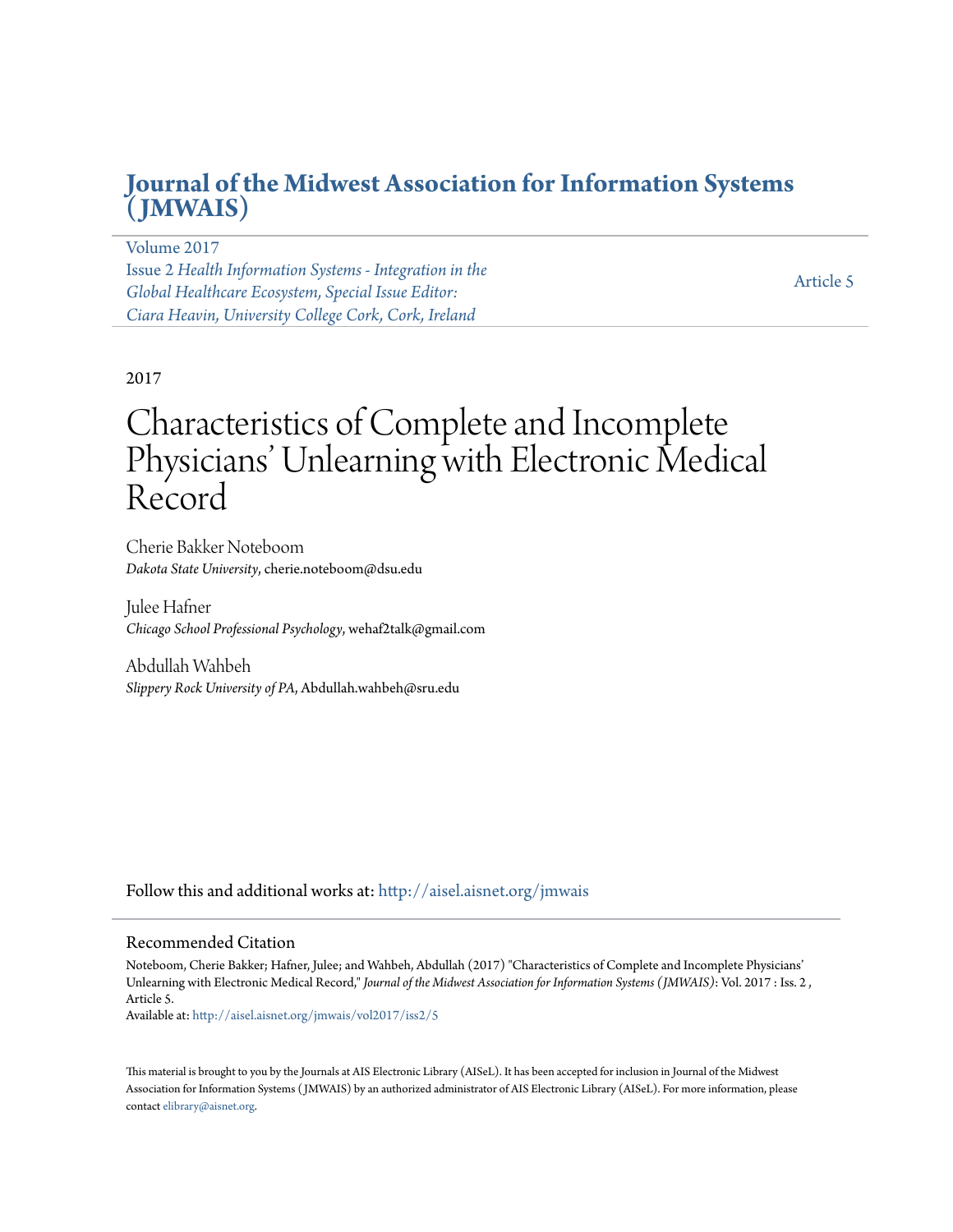### Journal of the Midwest Association for Information Systems

Volume 2017 | Issue 2 Article 5

**Date: 07-31-2017**

### **Characteristics of Complete and Incomplete Physicians' Unlearning with Electronic Medical Record**

#### **Cherie Noteboom**

*Dakota State University, Cherie.Noteboom@dsu.edu*

#### **Julee Hafner**

*Chicago School of Professional Psychology, wehaf2talk@gmail.com* 

**Abdullah Wahbeh**

*Slippery Rock University of Pennsylvania, Abdullah.Wahbeh@sru.edu*

#### **Abstract**

This study examines the concept of unlearning, the process of disuse or replacement of an action, procedure or belief in favor of a new one, in the context of healthcare. Little is known about the true nature of unlearning and related learning change processes within the context of healthcare. The study of unlearning continues to be important not only due to the nature of the discipline itself, but physicians are required to support knowledge change for improved care quality. The study argues the introduction of new Health Information Technologies (HITs), such as EMRs, affect the unlearning process in physician providers. We address the following research question: "What are the characteristics of the unlearning process by physicians who are using EMRs?" using a qualitative case study methodology. Interviews, the primary data collection method and coding is mainly used for data analysis. Results show physician unlearning is characterized as either complete unlearning or incomplete unlearning.

**Keywords:** Complete Unlearning, Electronic Medical Records, Healthcare, Health Information Technology

Copyright © 2017 by Cherie Noteboom, Julee Hafner, Abdullah Wahbeh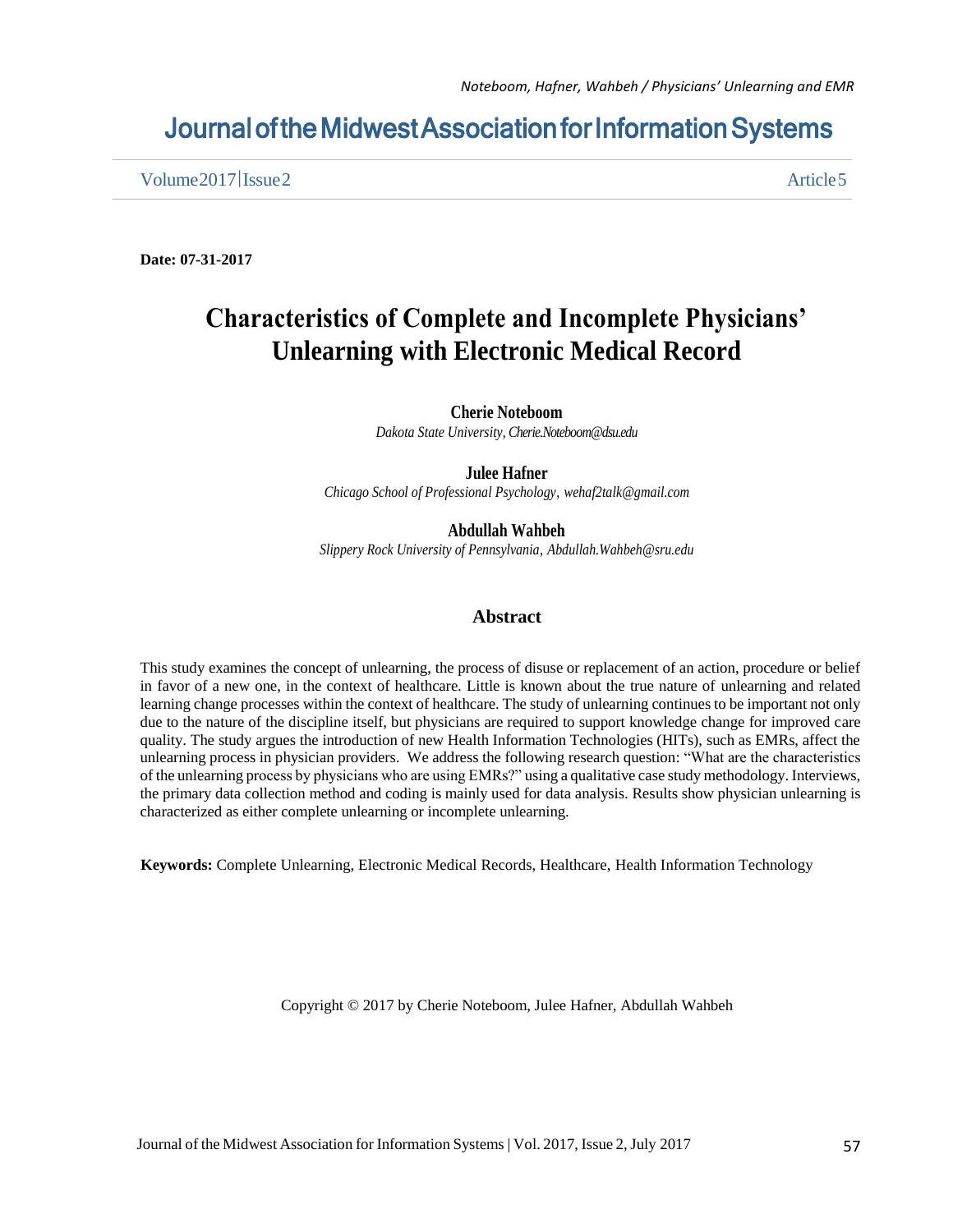#### **1. Introduction**

 Healthcare organizations are increasingly relying on the use of teams to complete healthcare pathways (De Vreede, Boughzala, De Vreede, & Reiter-Palmon, 2017) and on technologies to fulfill their goals and objectives. Many hospitals in the United States are investing in information technologies to reduce the associated cost and improve the quality of care for patients as well as heathy people. Well-planned investments in IT systems that meet requirements, and are designed to have a positive impact on organizational members are desired by healthcare organizations. The unintended consequences of IT investments create difficulties in adoption for end-users that impact the quality of care.

With the implementation of electronic medical record (EMR) systems becoming a priority of healthcare organizations, providers are expected to perform correctly in light of new procedures, processes, and regulations. System utilization that can substantially contribute to improving patient safety and cost containment will allow organizations to remain competitive while delivering quality services.

 EMRs are important components of health information technology at many points of service delivery (Harb, Sarnikar, & Noteboom, 2016). The impact of EMRs on practitioners, healthcare quality, and healthcare delivery systems has been the focus of recent studies. EMR is one abbreviation for many related terms including, electronic health records (EHR), electronic patient record (EPR), and computerized patient record (CPR) (Car, Black, Anandan, Cresswell, & Pagliari, 2009). The use of EMR in this study will refer to these types of current technological systems involving service delivery and patient records in healthcare.

 Among existing health information technology (HIT), EMR has been important for many healthcare facilities to create coordination of care and appropriate documentation for reimbursement. Due to its potential for continuous quality improvements, EMRs are now considered an efficient medium for sharing patients' related information and improving care (Miller & Sim, 2004). The implementation of any new technologies, such as EMRs, can generate internal problems, especially when it conflicts with current structure and procedural routines (Cegarra-Navarro & Cepeda-Carrión, 2013). Achieving healthcare quality improvements through EMRs is highly dependent on the physicians' use of the EMRs for daily tasks (Miller & Sim, 2004). Physicians need to accept changes in service delivery to adopt EMRs.

 However, despite the fact that HITs have completely transformed the healthcare industry and provided opportunities for reducing cost, increasing improvements in care delivery, and reducing risks, the adoption of these HITs within hospitals is still slow and limited (Cegarra-Navarro & Cepeda-Carrión, 2013; FitzGerald, Rorie, & Salem, 2015; Menachemi, Chukmaitov, Saunders, & Brooks, 2008). This slowness in the adoption of HITs is due to the fact that many healthcare organizations are not yet ready to face the challenges associated with HITs development and adoption (Brakensiek, 2002; Martinez-Caro, Cegarra-Navarro, & Briones-Penalver, 2014; Solano-Lorente, Martínez-Caro, & Cegarra-Navarro, 2013).

 The literature identifies a number of barriers faced by physicians when it comes to EMRs with respect to updating service delivery procedures. Internal changes of physicians' processes include, but are not limited to, physicians' traditional working style (DesRoches et al., 2008), slowing physicians' work process and flow (Menachemi, Langley, & Brooks, 2007), and requiring more time to learn how to use devices and applications (Paré et al., 2014) thus, reducing professional autonomy (Li, Talaei-Khoei, Seale, Ray, & MacIntyre, 2013). Barriers also become important to those healthcare knowledge workers, for example, physicians, who need to update patient safety procedures.

 To overcome existing barriers, especially those related to traditional working style, learning, and professional autonomy, physicians need to start unlearning (Boonstra & Broekhuis, 2010; Rushmer & Davies, 2004). In order to unlearn, physicians and other healthcare providers replace their procedural knowledge with more current knowledge, thus removing barriers, making change occurrence more effective.

 With HITs, especially EMRs that continually provide access to huge amounts of information, physicians may begin to suffer from "knowledge-overload." Cepeda-Carrión, Cegarra-Navarro, Martínez-Caro, and Eldridge (2011) suggest that physicians need to start unlearning in order to overcome this knowledge-overloading problem. Through successful unlearning, physicians can retain the most relevant and critical knowledge reduces this upset and complete tasks required to maintain quality care.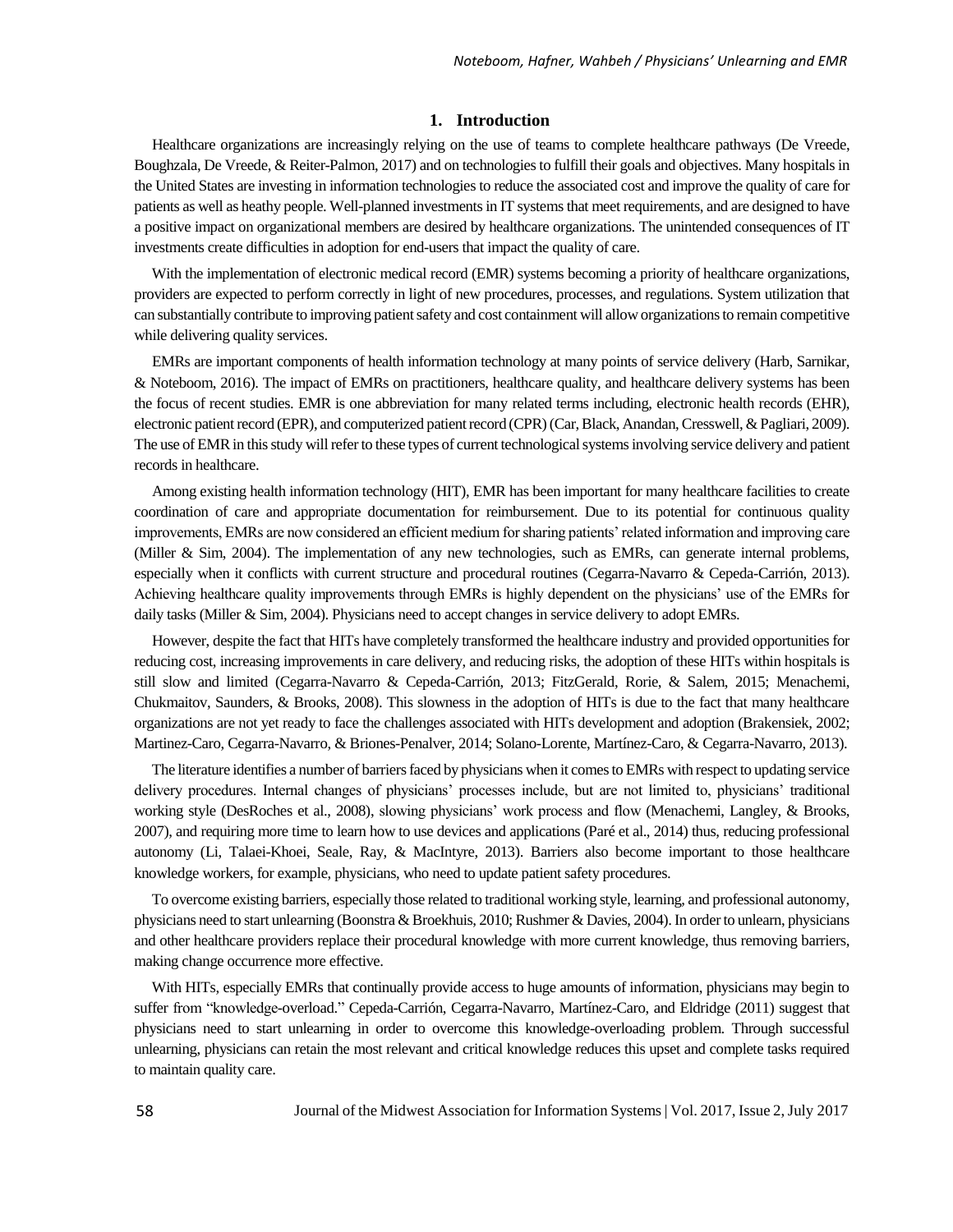Continual learning in healthcare is required by physicians to overcome quality of care challenges (Rushmer & Davies, 2004). However, some areas of healthcare quality require ''getting people to stop doing things as well as getting new practices started'' (Macdonald, 2002, p. 173; N. Nutley, Davies, & Tilley, 2000; Rushmer & Davies, 2004, p. 11). This means, that in addition to learning, unlearning is also required by providers, to be able to tackle new challenges related to quality of care (Cegarra-Navarro & Cepeda-Carrión, 2013).

 There may be a connection between learned techniques within the knowledge base and unlearning for the change of knowledge base during periods of knowledge transformation. When end-users process incoming new knowledge, comparison and awareness of the inconsistencies occur. From this point in time, the individual recognizes the gap between previous and current knowledge. Change occurs to maintain functional actions. As a result, when physicians need to continually update their knowledge as old knowledge becomes obsolete with time, or new technologies are developed, upset may appear (Hafner & Noteboom, 2015b).

 We still know little about the true nature of the unlearning and related learning processes. This work aims at developing additional understanding about the concept of unlearning within the context of healthcare providers. The process of unlearning of routinized actions and its relation to successful knowledge management requires further study. We seek to further characterize the process of physician unlearning during EMR use. The goal of this investigation is collecting characteristics of the unlearning process by physicians who currently use EMRs.

 The remainder of this paper outlines the literature, defining the current understanding of the unlearning process, presentation of the study methodology, and results. We conclude with a discussion of the implications for future research and recommendations for healthcare organizational leadership to facilitate unlearning.

#### **2. Unlearning in Healthcare**

 Unlearning has been defined as the replacement of actions, procedures, or beliefs (Hedberg, 1979), elimination of old logic (Assink, 2006), or the release of prior learning in favor of new knowledge (Becker, 2008). According to the literature, three levels of unlearning, individual, group, and organizational unlearning may be impacted by change (Hedberg, 1979; Klein, 1989; Sessa & London, 2015; Vera & Crossan, 2004). This study focuses on individuals, more specifically, the physicians who are responsible for maintaining current competencies when providing services. In healthcare, physicians are the key players (Nambisan, Kreps, & Polit, 2013), and should be the target for understanding unlearning and its impact on healthcare organizational change.

 During the past decades, the volume of healthcare related knowledge has witnessed rapid growth due to increases in the number and type of specialties and subspecialties (do Rosário Cabrita, Cabrita, & Cruz-Machado, 2014). This also includes a better understanding of human health, treatments, interventions, and most importantly, HITs, including EMRs. The need to change classical ways of dealing with knowledge with the introduction of EMRs has become a central problem. A physicians' ability to adapt and respond to numerous changes within the healthcare environment is crucial. There is a need to bring this knowledge forth to aid in efficient care delivery.

 The nature of continual changes within healthcare organizations has stressed physicians and created knowledge overload. These practitioners require the ability to process endless amounts of information, adapt to ongoing changes and improvements in technologies, and maintain current competencies. Change is difficult due to challenging knowledge and the fact that releasing well-established routines of behavior, processes and practices to complete healthcare provision is involved (Coombs, Hislop, Holland, Bosley, & Manful, 2013). As a result, unlearning is now a necessity for successful updating and competency maintenance of healthcare providers. Successful unlearning continues to be difficult because physician's investment in maintaining current competencies are supported (S. Nutley, & M. Davies, 2001). Unlearning can be the solution to this knowledge and technological innovation challenge in a healthcare setting (Cegarra-Navarro, Cepeda-Carrion, & Eldridge, 2011; Senge, Scharmer, Jaworski, & Flowers, 2005).

 HITs, including EMRs, is the main source for such knowledge overload which create a variety of unintended consequences. It is therefore worthwhile to investigate unlearning and the successful usage of EMRs by physicians. In light of the need to understand requirements that contribute to physician "burnout and rejection" of EMRs, healthcare organizations are interested in employing those personnel that are successful with this documentation technology (Rutkowski, Saunders, Wiener, & Smeulders, 2013).

 Limited research addresses unlearning in the context of healthcare. Cepeda-Carrión et al. (2011) found that technology and physician–patient knowledge are related to unlearning, where the unlearning process context itself can positively or negatively impact the quality of care. The healthcare environment, which is mainly focused on "custom and practice rather than evidence," calls for the need for new strategies that focus on unlearning old ways of doing things (S. Nutley, & M.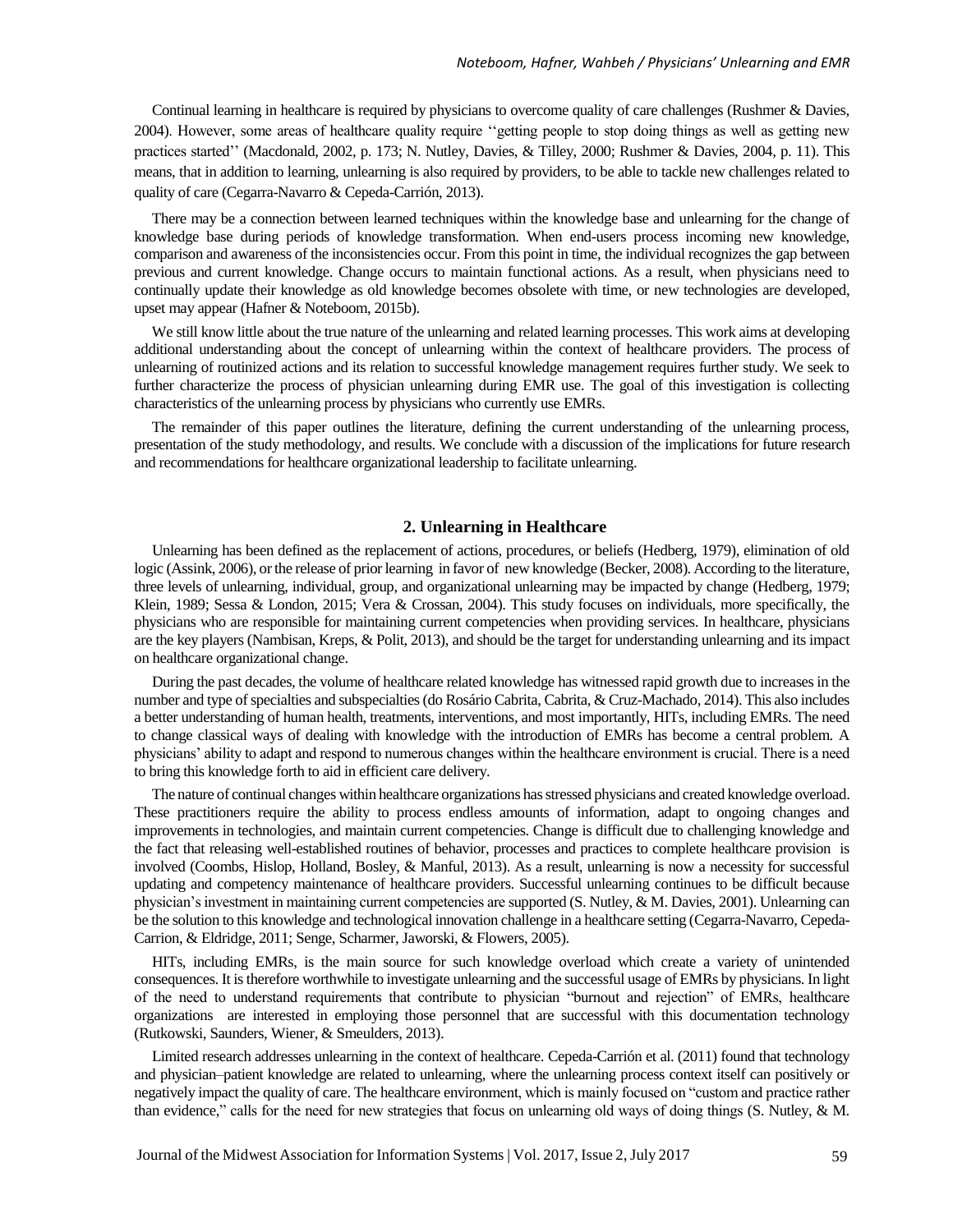Davies, 2001). The unlearning process is considered a "challenging mental model" due to physicians' tendency to preserve professional autonomy (Esa & Abdulsamad, 2011).

 Within the context of healthcare, it is usually difficult and challenging to unlearn old behaviors and values acquired through one's primary socialization. There are frequent conflicts between "head" and "heart" among healthcare providers (Xu, 2010; Xu, Gutierrez, & Kim, 2008). Among nurses, the process of unlearning is time and energy consuming (Xu et al., 2008). Healthcare providers are faced with additional problems and challenges when helping others to unlearn old practices using the EMRs effectively (Harrington, 2012). "... Many healthcare professionals, and health services, do not have the 'looking glass spaces' to examine and locate" (Brand, 2015, p. 522) behaviors and previous ways of completing tasks and preserving their professional identity within a broader socio-cultural context in which they live. Consequently, opportunities for healthcare providers to be successful in unlearning completion are limited.

Unlearning at the individual level is difficult due to six specific reasons (Rushmer & Davies, 2004). Individuals resist altering the way they do things or the way they think. Habit and security are two reasons reinforcing why "habitualized routines demand less conscious attention" (p. ii12). Behaviors become easy when they are repeated, which lead to known, trusted, and secure routines (Rushmer & Davies, 2004). Fear of the unknown makes unlearning change difficult. The willingness to step into what is unfamiliar continue to be another strong reason that prevents individuals from unlearning (Cegarra-Navarro, Eldridge, & Wensley, 2014; Diefenbach, 2007; Rushmer & Davies, 2004).

 Other related factors are stereotypes (Ryder, Yarnold, & Prideaux, 2011), mental models (Becker, 2008), and mindsets (Greener, 2016). Each of these factors may prevent ease of adoption of new procedures or knowledge. Physicians' willingness to unlearn different mental shortcuts (e.g., stereotypes, mental model, and mindsets) involves the loss of current familiarity and habitualized routine. This can be disorienting and upsetting (Rushmer & Davies, 2004). Finally, the lack of awareness for the need to change hinders unlearning (Cepeda‐Carrion, Cegarra‐Navarro, & Jimenez‐Jimenez, 2012; Rushmer & Davies, 2004). Professionals assume current competency is stable when working on a daily basis, and without proper feedback, professionals fail to recognize the need to start unlearning.

#### **3. Statement of the Problem**

 The transformation of healthcare using information technologies has become inevitable. Such transformation requires healthcare providers to give up outmoded knowledge, old ways of doing things, and alter their current professional autonomy. Unlearning is proposed as a process of knowledge change for individuals, groups, and organizations (Hafner & Noteboom, 2015b).

 However, unlearning has not been extensively studied in the context of healthcare providers. The study of unlearning continues to be important due to the nature of the discipline itself, which requires physicians support knowledge change for improved care quality. There is a gap in the healthcare literature on how unlearning occurs in light of the introduction of HITs, especially EMRs. The purpose of this study is to investigate the nature and characteristics of the unlearning process by physicians who use and interact with EMRs.

#### **4. Methodology and Data Analysis Results**

 The hospital selected for this study has successfully integrated all its internal units with various modules of a single EHR vendor. The EMRs have been fully integrated with all the internal units within the selected hospital. Various modules of the EMRs were adopted from a single EMR vendor. The data were collected over a three-month period in 2013 at an acute care county hospital in the Midwest. The hospital was chosen because of its central location and importance in providing healthcare for the county. The hospital was selected based upon convenience; a facility with ease of access to researchers. One of the researchers conducted the interviews with the selected population. Twenty-eight resident physicians representing the entire resident physician population were selected and interviewed. These twenty-eight (28) interviews (representing 76% of the entire hospital physician population) were completed yielding 21 pages of electronic transcripts for study.

 Interviews are the primary data collection method and open coding is used mainly for data analysis. Qualitative methods are used to provide relationships that are not prominent to the investigator (Eisenhardt, 1989). This study uses a qualitative inductive research method to investigate unlearning by physicians perform current tasks using EMRs. A case study approach (Eisenhardt, 1989; Yin, 2013) "which focuses on understanding the dynamics present within single settings" (Eisenhardt, 1989, p. 534) was used to assess the collected data. This data interpreted and analyzed using a theoretical background that informs participant selection as well as developing the interview questions, and the analysis of data.

 Qualitative data analysis, "seeks to organize and reduce the data gathered into themes or essences, which, in turn, can be fed into descriptions, models, or theories" (Walker & Myrick, 2006). It enables discovery of the relationships in the realworld situation. Theoretical sensitivity allows the researcher to have insight into and give meaning to the events and

Journal of the Midwest Association for Information Systems | Vol. 2017, Issue 2,July 2017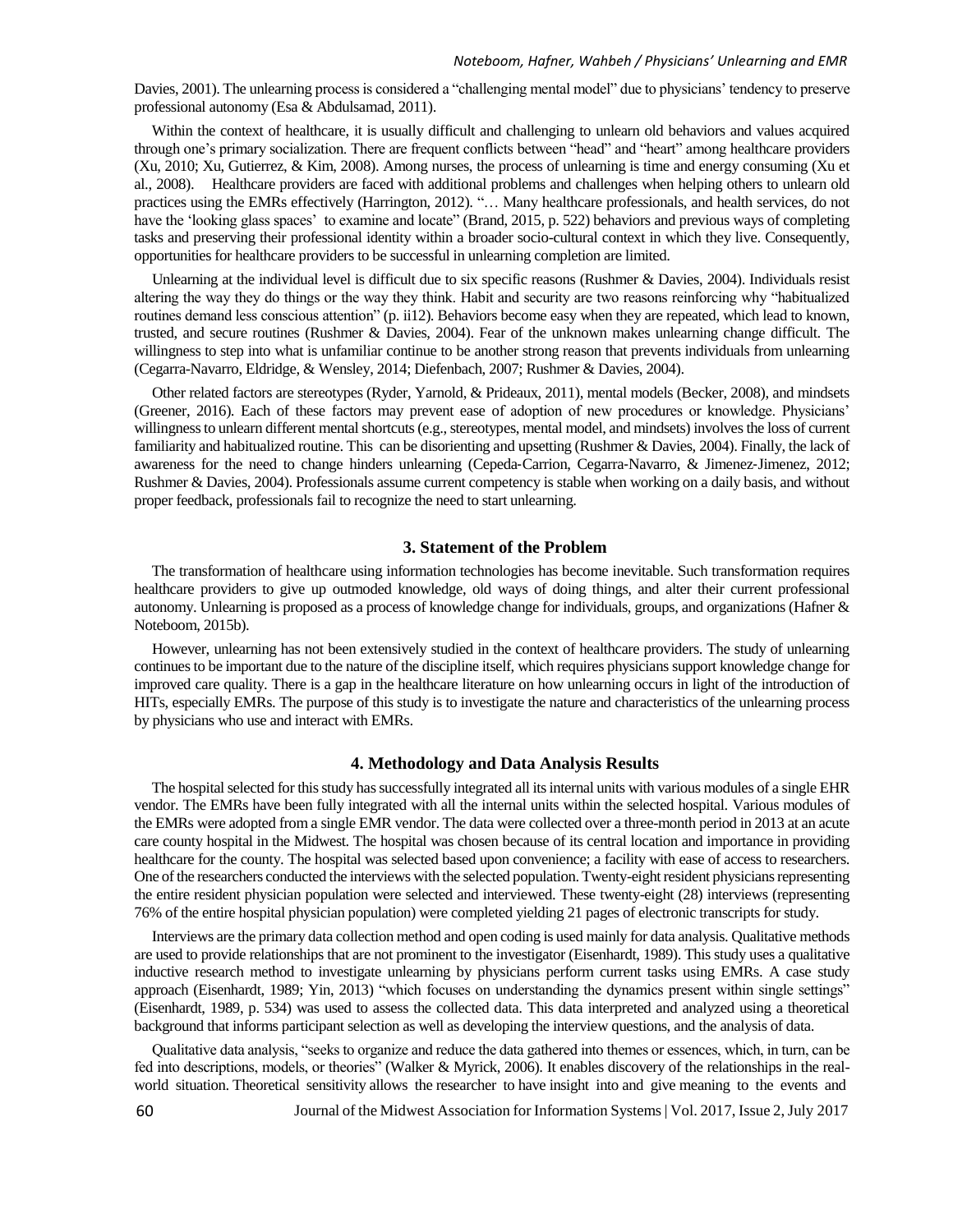happenings in data. "Insights do not just occur haphazardly; rather, they happen to prepare minds during interplay with the data" (Strauss & Corbin, 1998, p. 47). Eisenhardt's enfolding the literature step complements the development of sensitivity. "An essential feature of theory building is the comparison of the emergent concepts, theory, or hypotheses with the extant literature" (Eisenhardt, 1989, p. 544). This research utilizes both theoretical sensitivity and enfolding the literature to develop the lens for focus and to strengthen the results.

 Before coding starts, a coding structure needs to be established. Bradley, Curry, and Devers (2007) have described a set of steps that considered as a systematic approach to which integrates both inductive and deductive processes to find "emergent concepts with a focus on generating taxonomy, themes, or theory" (p. 1761).

 The first step in the approach consists of having a thorough understanding of the available data. This understanding consists of going over the data without coding, which helps in the discovery of some of the hidden themes "without losing the connections between concepts and their context" (Bradley et al., 2007). Developing such structure is an "iterative and lengthy process"; the coding structure can be either inductive or more deductive (p. 1762) or can be both, inductive and deductive (Bradley et al., 2007; Stacey, Felton, & Joynson, 2010).

 The inductive approach for building the coding scheme "limits researchers from erroneously forcing a preconceived result" (Bradley et al., 2007, p. 1762). In the inductive approach, data are read line by line and codes are assigned to concepts as they become apparent. The researcher continues assigning codes to the concepts as they emerge by highlighting the related data (a lines, paragraphs, or segments) that illustrate these concepts. Codes specifications are refined until they fit the data (Cruzes & Dyba, 2011). In order to check the validity of the coding scheme, segments of data that are assigned the same code are compared with each other to make sure that they represent the same concept or not (Bradley et al., 2007; Cruzes & Dyba, 2011; Curry, Nembhard, & Bradley, 2009). The analysts are able to refine the existing codes dimensions and identify new one by using the "constant comparison" method described before, by doing so, the structure of the code evolves inductively, "reflecting ''the ground,'' (i.e., the experiences of participants") (Bradley et al., 2007, p. 1762).

 Table 1 represents the results of the initial open coding process with **62** codes determined. Reviewing, comparing, and contrasting the obtained codes, we found that few codes need to be merged into the same code tag since they represent the same piece of information. This process results in a total of **55** codes. Twenty-one (21) of these coded data presented as perceptually positive, supportive statements of physician participants, whereas thirty-four (34) codes represented negative type physician statements.

| <b>Open Coding</b>                       | Count          | <b>Open Coding</b>                 | <b>Count</b>                |
|------------------------------------------|----------------|------------------------------------|-----------------------------|
| Difficulty/Not Easy to Use               | 51             | Takes Time to Use                  | $\mathcal{D}_{\mathcal{L}}$ |
| Functionality                            | 47             | Takes Time to Learn                | $\overline{2}$              |
| Ease of Use                              | 36             | <b>Useless</b>                     | $\mathfrak{D}$              |
| <b>Time Wasting</b>                      | 33             | Alignment with Current Practice    | 1                           |
| Missing Features/Functionality           | 29             | Collaboration/Interaction          | $\mathbf{1}$                |
| Frustration                              | 21             | Complicated                        | 1                           |
| <b>Time Saving</b>                       | 21             | Fast                               | $\mathbf{1}$                |
| Usefulness/Helpful                       | 15             | Inability to Work Together         | 1                           |
| Redundancy                               | 13             | Inconsistency                      | 1                           |
| Time Consuming                           | 11             | Incorrect Location for Information | 1                           |
| Reduce Productivity                      | 10             | <b>Interactions</b>                | $\mathbf{1}$                |
| Not User Friendly (Poor UI Design)       | 10             | Not Compatible                     | 1                           |
| Ease of Access                           | 8              | Not easy to access                 | $\mathbf{1}$                |
| Comfort                                  | 6              | Not easy to Learn                  | 1                           |
| <b>Not Supporting Business Processes</b> | 6              | Not easy to Understand             | $\mathbf{1}$                |
| <b>Improve Business Process</b>          | 5              | Not Reliable                       | 1                           |
| <b>Negative Collaboration</b>            | $\overline{4}$ | <b>Positive Collaboration</b>      | $\mathbf{1}$                |
| User Interface Design                    | 4              | <b>Positive Feeling</b>            | 1                           |
| System problems                          | $\overline{4}$ | Problem                            |                             |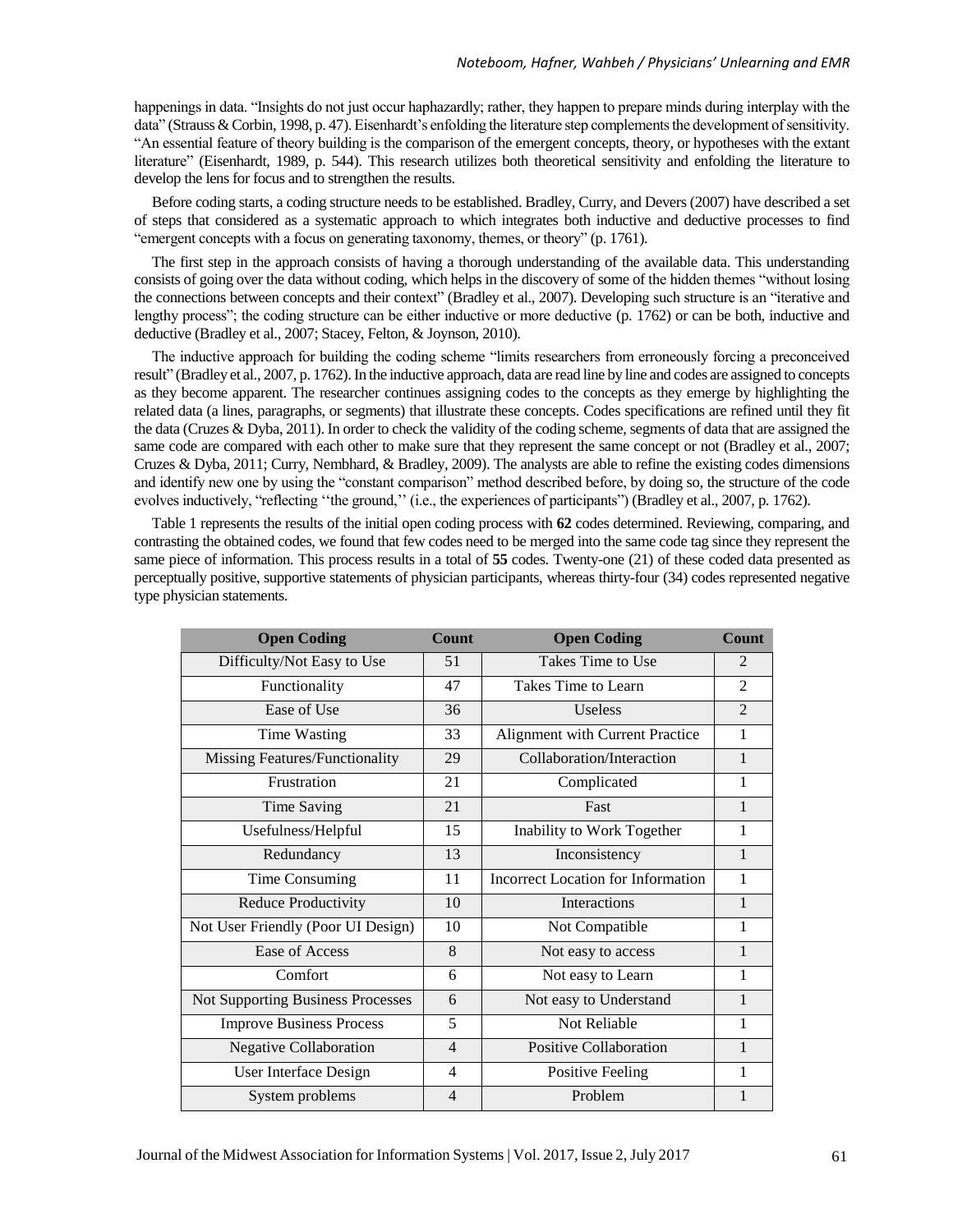#### *Noteboom, Hafner, Wahbeh / Physicians' Unlearning and EMR*

| Communication                     | 3                           | Productivity                   |               |
|-----------------------------------|-----------------------------|--------------------------------|---------------|
| Compatibility                     | 3                           | Requires Time                  |               |
| <b>Support Business Processes</b> | 3                           | <b>Requires Training</b>       |               |
| Tedious                           | $\mathcal{R}$               | Satisfaction                   |               |
| <b>Communication Problem</b>      | $\mathcal{D}_{\mathcal{A}}$ | <b>Slow Business Processes</b> | $\mathcal{D}$ |
| <b>Increase Efficiency</b>        | $\mathcal{D}$               | <b>Speed Up Processes</b>      |               |
| Inefficient                       | $\mathcal{D}_{\mathcal{L}}$ | <b>Support Objectives</b>      |               |
| Inflexible                        | $\mathcal{D}$               | Usability                      |               |
| Not Useful                        | $\mathcal{D}$               |                                |               |

#### Table 1. Open Coding Results

 The next step is axial coding, which consists of intense analysis of obtained codes in order to reach cumulative knowledge about them and their relationships were used in this study (Eriksson & Kovalaine, 2008). In axial coding, "the researcher gets deeper understating of the relationships in the phenomena by relating the categories with relevant subcategories" (Baskerville & Pries-Heje, 1999; Corbin & Strauss, 1990). Following Urquhart (2001), we draw some kind of preliminary distinction between these codes based on the meanings of the codes themselves. Based on these initial distinctions, the main conceptual categories are selected. Reviewing, comparing, and contrasting the obtained codes, we found that some codes would be merged into the same code tag since they represent a similar piece of information.

 The process of reviewing, comparing, and contrasting these 55 codes result in grouping them into 6 conceptual categories. The 6 conceptual categories will help in finding and developing a "fuller picture of relationships or explanation that exist in relation to the data and research question" (Eriksson & Kovalaine, 2008, p. 199). Table 2 illustrates the resulted conceptual categories from the axial coding process.

| <b>Axial Coding</b>     |  |  |
|-------------------------|--|--|
| Comfort                 |  |  |
| Frustration             |  |  |
| Positive Collaboration  |  |  |
| <b>Technology Upset</b> |  |  |
| <b>Technology Ease</b>  |  |  |
| Negative Collaboration  |  |  |

Table 2. Axial Coding Results

 With selective coding, our analysis starts to evolve around two main concepts, complete unlearning, and incomplete unlearning.

| <b>Selective Coding</b>    |                               |  |  |
|----------------------------|-------------------------------|--|--|
| <b>Complete Unlearning</b> | <b>Incomplete Unlearning</b>  |  |  |
| Comfort                    | Frustration                   |  |  |
| Positive Collaboration     | <b>Technology Upset</b>       |  |  |
| <b>Technology Ease</b>     | <b>Negative Collaboration</b> |  |  |

Table 3. Selective Coding Results

 The data shows that a fresh lens on the unlearning process along these two lines may focus the process of updating knowledge in patient care models of service delivery. When physicians use an EMR, they complete the process through either complete unlearning or incomplete unlearning. Complete unlearning can be defined as, "consistency in repetition, knowledge storage, and retrieval systems in place", for successful knowledge change. On the other hand, incomplete unlearning can be defined as, "inconsistency in repetition, knowledge storage, and retrieval systems in place" reducing effectiveness of knowledge change (Hafner, 2016, p. 4325).

Journal of the Midwest Association for Information Systems | Vol. 2017, Issue 2,July 2017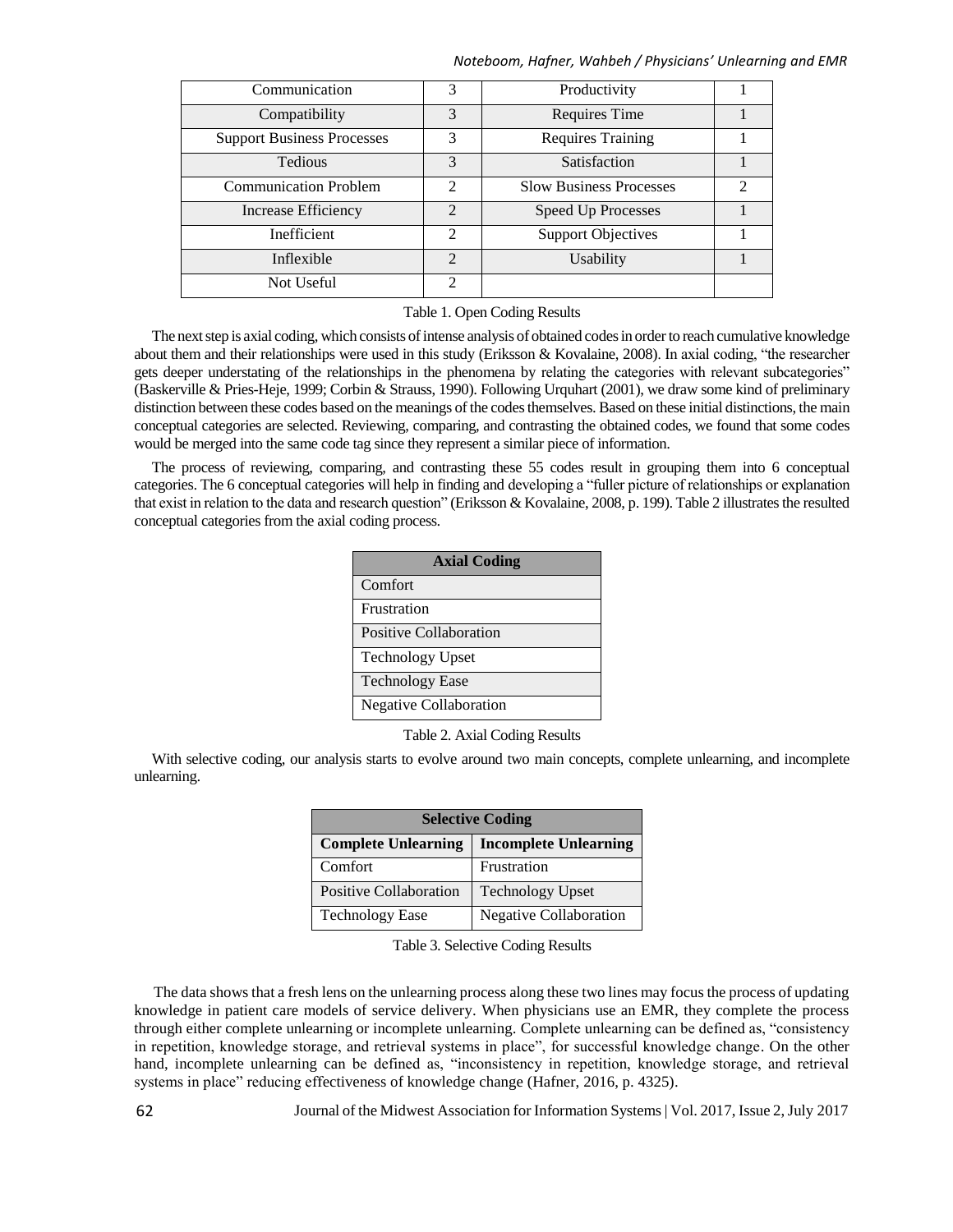Complete unlearning and incomplete unlearning as concepts may have merits in understanding this updating within new HITs, such as EMRs. This knowledge change may significantly affect unlearning both positively and negatively at the same time.

#### **5. Findings**

 The research question was answered through the development of subcategories of perceptions that are present in physicians in the process of unlearning when they use an EMR. Physician perceptions about how unlearning processes occurred were assessed during specific unlearning of EMR systems. Based on the analysis, there are three main aspects around which the unlearning process is characterized - technology perception, feelings and expectations, and collaboration.

 Technology perception defined as the relationship of physicians' perceived usability of EMR and their feelings towards such systems during the unlearning process. Such perceptions might be positive or negative (Hafner & Noteboom, 2015a). For example, positive technology perception can contribute to the ease of use of EMR, ability to access the necessary information by physicians, the perceived usability of EMR to meet care objectives, and intuitive and simple EMR user interface design. On the other hand, negative technology perception contributed to the EMR actions being difficult to use, were not useful in completing care, were missing some functionality features, and were not user friendly. Such differences of technology perception were referred to as "technological ease" (positive technology perception) and "technological upset" (negative technology perception) (Hafner & Noteboom, 2015a)

 Feelings and expectations are related to physicians' perception involving the emotional ease or the emotional upset about using the EMR in unlearning. These perceptions might be characterized as positive or negative. Positive feelings and expectations, related to comfort, positive feelings, helpfulness, usefulness, and satisfaction with the operations. Negative feelings and expectations were related to feelings of frustration, information redundancy, slowing of processes or care delivery, tediousness of data input, and inflexibility during use. Such differences in perceptions of feelings and expectations are defined as comfort, positive feelings and expectations or frustration, negative feelings and expectations.

 Collaboration, generally defined as a process where healthcare providers, such as physicians and nurses complement each other's roles and work together and perceived positively. They share responsibilities and problemsolve to provide improved patient care. E-collaboration (Zhonggen, 2016), the ability of the EMR to support the collaboration process among physicians and nurses is used extensively in healthcare service delivery.

 Collaboration has positive or negative consequences. Positive collaboration allows physicians to interact effectively with patients, and other healthcare providers to achieve shared patients care goals. This creates patient satisfaction, and supports competency in physician perceptions. Negative collaboration, i.e. reduced level of collaboration, often results in inefficiency, where there is a lack of interfaces between various specialties, clinics, or organizations. With this lack of collaboration, errors may occur and care quality can be low.

 According to the three previously mentioned themes, we can characterize unlearning and rethink of some of the traditional views about providing patient care. With the introduction of EMRs in a healthcare environment, two main concepts are introduced according to our findings from the selective coding phase, complete unlearning and incomplete unlearning.

#### **5.1. Incomplete Unlearning**

 Incomplete unlearning, according to physician interview results occur when there is an inability to adapt to the EMR. This creates upset when they interact with the EMR, a reduced or limited collaboration through EMR, and results in frustration caused by the EMR in some cases.

 The data analyses showed that physicians who are unable to complete the unlearning process were due to many reasons. Examples include, the non-intuitive EMR user interface, perceptions of technological upset, the physician's inability to use the EMR to support their work, the inability to support collaboration mechanisms between all healthcare participants, and perceptions of technological upset through the process. Previous research supported this coding process with participants defining incomplete unlearning as a negative process where the ability to use the EMR successfully (Hafner & Noteboom, 2015a). The following excerpts from interviews data support the discussion about incomplete unlearning. The following statements represent these physician perceptions:

> *"Not intuitive to navigate through"(P1), " Not very intuitive, takes a while to learn the details and now to navigate the system"(P2), "Difficulty to find certain*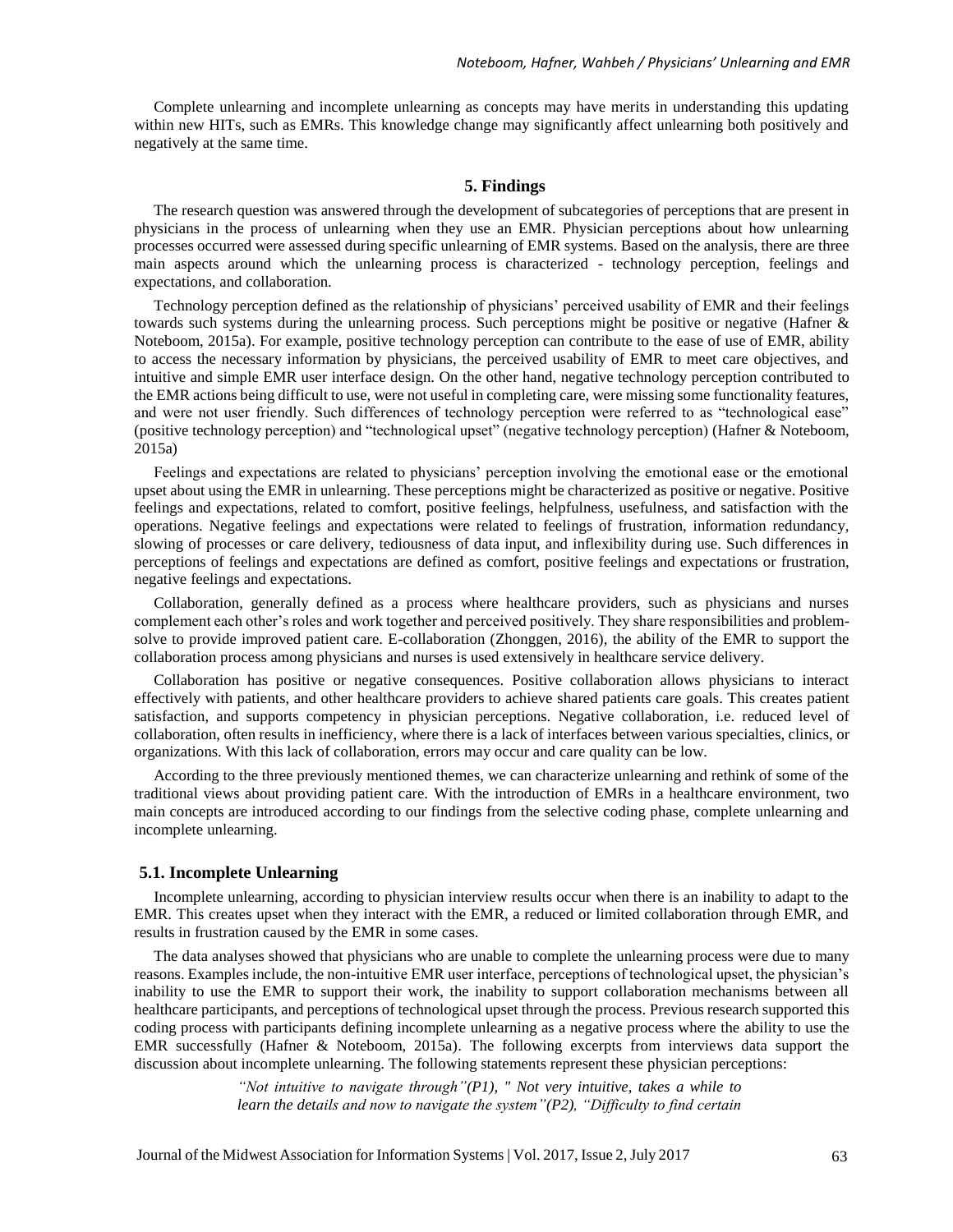*information especially in scanned files"(P3), "I spend too much time clicking on multiple copies of the same med to find the one with correct dosage and form"(P4), and "seems every time I learn to do something one way, it makes an update, and I have to relearn (usually by a mistake) how to do the same thing again."(P5).* 

 It appears that for some physicians, the healthcare practice processes were not supported by the EMR use. Among the listed reasons by the physicians were an unintuitive user interface, lack of support for their work, slowness of data processing and screen change, inflexibility, and redundancy. Physicians' perceptions in these excerpts from the interviews represent the sample excerpts demonstrating an incomplete process. These statements support the discussion related to physicians' frustration:

> *"Not a very user-friendly system"(P8), "trying to put in orders can be extremely time consuming and frustrating and this can slow things down"(P9), "The numerous allergy checks that you have to click through"(P11), and "It makes entering orders much easier but can also take away from thinking critically about what the patient needs in that everything is check boxes."(P13).*

 For those physicians that were unable to complete the process effectively, incomplete unlearning negatively impacted the physicians' work practices and workflows. Numerous EMR updates, negatively affected practitioners creating upset. When the EMR documentation process is perceived as frustrating, physicians are prevented from efficiently collaborating with patients and co-workers. Physicians that became upset, due to their inability to establish a working relationship with new technology, limit participation in the healthcare organization.

 Data analysis showed that physicians were unable to utilize the EMR for successful collaboration. The physicians were challenged by the requirement of EMR use to collaborate with patients as well as co-workers. Physicians' inability to make required changes to successfully interact with the system was problematic. These perceptions were demonstrated by the following excerpt from the interviews and support the discussion about the impact of negative collaboration:

> *"All orders need to be seen by nursing and providers and nurses should not have to fight over who has control of the chart, this slows things down if one has to wait for the other to get out"(P1), "two people cannot be in the same chart, and this causes time problems" (P6), "not letting provider and nurses work in the same chart at the same time" (P11), and "system does not communicate well with nursing. Orders are sent to nursing that are not easily seen from their side, and orders are missed."(P18).*

 Incomplete unlearning may also be related to the EMR non-intuitive structure. When presented with a nonintuitive system, physicians have difficulty in unlearning prior knowledge, actions, and procedures. These perceptions are indicated through the following excerpt from the interviews and support discussion about technological upset:

> *"Searching for labs and medications is cumbersome"(P20), "…there are lots of redundancy with ordering…" (P16), "if system goes down, no work can be accomplished" (P5), "Slows the physician"(P9), and "creating templates does not seem to be an easy process " (P2.)*

 Incomplete unlearning, as the excerpts present, results when there is difficulty using the EMR and may create upset, frustration, a change in collaboration and can be considered as a detraction to a successful knowledge change process in healthcare physicians.

#### **5.2. Complete Unlearning**

 Complete unlearning positively impacted the physicians' work practices by facilitating the unlearning processes. Those that could establish technological comfort and ease with EMR were successful in completing the learning change process. The perceptions point to their ability to produce current and new competencies during knowledge change. Physicians were more likely to make subsequent knowledge changes more capably, and update competencies easily. Previous research supported this coding with the majority of participants defined complete unlearning as a positive process where the ability to complete unlearning with positive perceptions about their ability to complete the functions of the EMR (Hafner & Noteboom, 2015a).

Journal of the Midwest Association for Information Systems | Vol. 2017, Issue 2,July 2017 When physicians are able to perform computer operations within the EMR interface and understand the change

64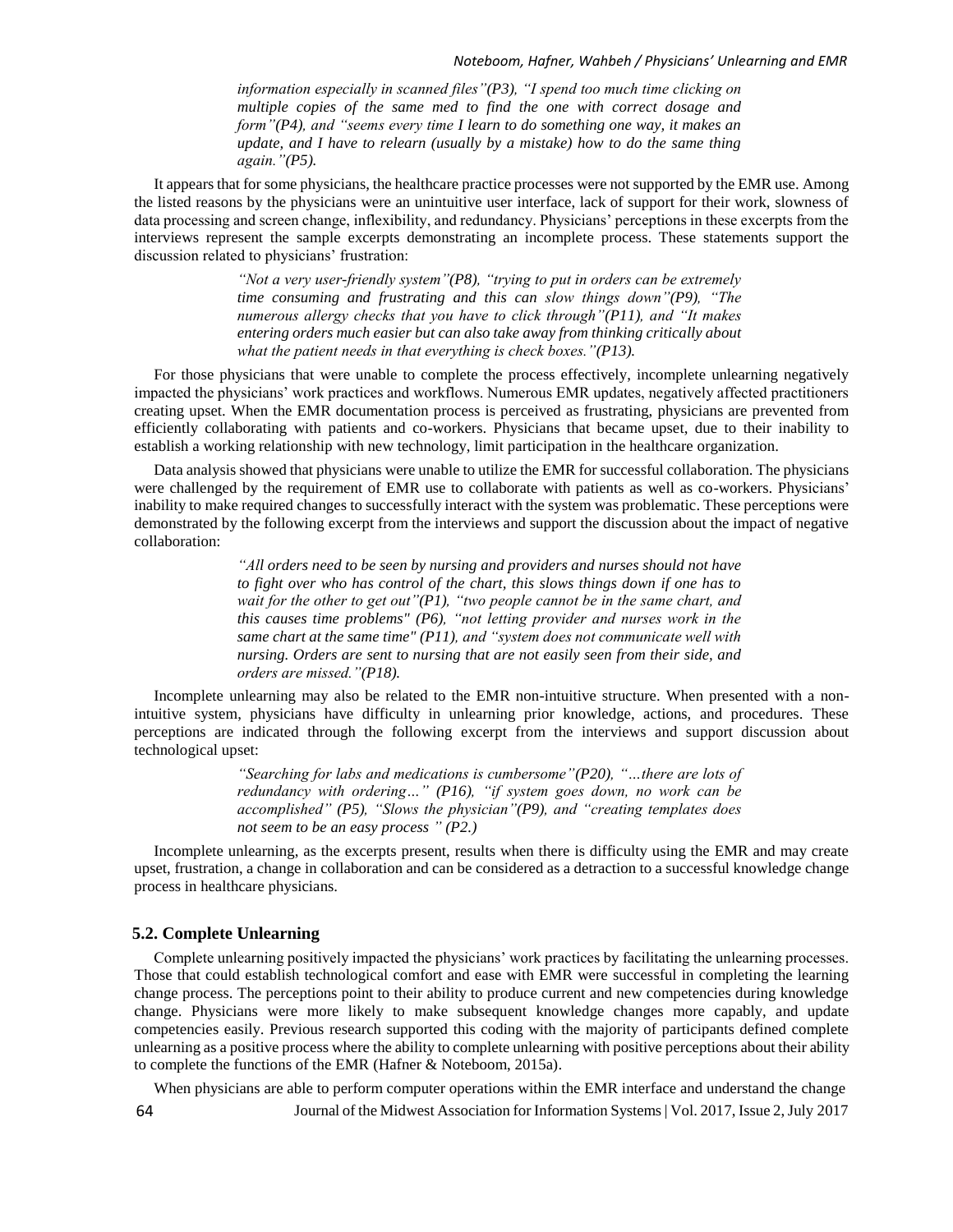in processes and procedures, tasks appear to be processed smoothly and contribute to perceptions of a successful process where complete unlearning occurs. The following excerpt from the interviews support perceptions of complete unlearning:

> *"I can look up past notes and patient data easily" (P9), "Easy to input orders; anywhere/anytime provided you know what you're looking for"(P14), "you can import vitals/labs into notes which is nice and puts everything in one place"(P25), "this provides better comprehensive, continuity of care"(P23), "it does speed up history taking on a patient by being able to look at all records available"(P12), and "I have become more comfortable typing notes"(P27).*

 Physicians noted comfort when using the EMR. They reported their abilities to intuitively interact with the EMR where there was the necessary support to fulfill their daily objectives which provided knowledge about current patients' health status. According to the data analysis, when physicians reported comfort, or positive feelings, satisfaction during use and interaction with the EMR occurred. The unlearning process through knowledge updating was demonstrated. The following excerpt from the interviews supported this concept related to physician EMR comfort:

> *"I have become more comfortable typing notes" (P27), "able to cut and paste recurrent information from previous notes, helps to make these documents quick and accurate" (P28), and "don't have to go hunting for records"(P4)*

 Physicians were able to utilize the EMR for successful collaboration. This related to all functions of collaboration with patients to fellow co-workers. Interview excerpts describe collaboration that occurs through EMR use:

> *"Better communication with nursing" (P3), "I like that we can receive messages from the FHC nurses/schedulers via Meditech, and then we can easily respond to those messages as well"(P22), "Medications can now be accessed and adjusted by all providers involved" (P15), and "The fact that when I order medications in the clinic, Meditech automatically faxes them to pharmacy because it saves me time and gets patients out of the office sooner"(P7).*

 Physicians were able to complete the unlearning process because of the perceptions of technological ease with the EMR. When the EMR is intuitive, and easy to use it without any additional cognitive effort, it supports processes and objectives. Physicians established EMR technological ease and discuss their perceptions:

> *"It does make it easy to see lab and vital trends" (P19), "I am able to access records from home. I can look up past notes and patient data easily" (P11), "I think the interface is clear"(P8), "order sets are very helpful and time saving"(P20), and "past records easy to find and sort through"(P17).*

 Complete unlearning, as excerpts above represent, show the use of the EMR creating, comfort, ease, and increased collaboration. These perceptions are considered supportive measures to successful knowledge change process in healthcare physicians.

 The data shows that rethinking the unlearning process along these different lines may result in a more effective picture of updating knowledge in patient care models of service delivery. Complete unlearning and incomplete unlearning may have merits in understanding how to best introduce HITs within the healthcare environment.

#### **6. Discussion**

 The main idea emanating from the data analysis and results is that successful unlearning is dependent on physicians' perceptions of the healthcare environment. Physicians need to eliminate existing knowledge to complete the unlearning process successfully (Hafner, 2016). There is a need to increase physicians' awareness that knowledge may need to be replaced. Such awareness can take place when physicians are taught their current knowledge is obsolete or no longer valid in their current practice. When physicians' current procedures are not supported by these actions and do not meet the organizations' quality care objectives, problems in knowledge change exist. In this situation, physicians are required to adapt to new practices. Awareness and identification of obsolete knowledge is vital. The development of flexible and adaptive strategies to overcome unlearning objections will be essential to completing this change process.

 Unlearning will require two essentials. One, the ability to facilitate some form of awareness in the individual that something has changed in their care procedures or that a specific care situation needs to lead to new and different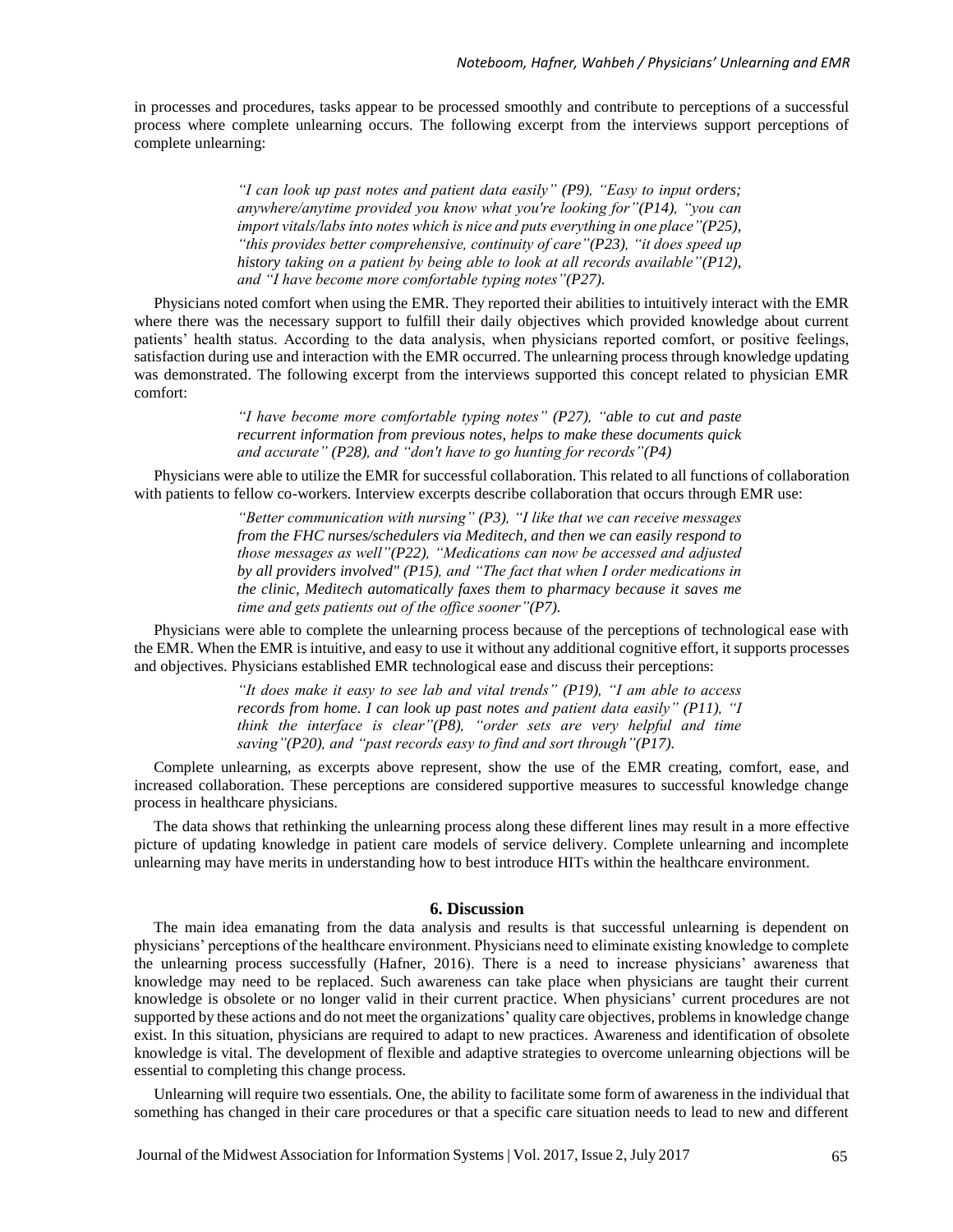#### *Noteboom, Hafner, Wahbeh / Physicians' Unlearning and EMR*

actions (Cegarra-Navarro, Wensley, & Polo, 2014). And, this specific awareness results in the need to release outdated ideas (Becker, 2010; Cegarra-Navarro, Wensley, et al., 2014). The study results and subsequent analysis demonstrated that EMRs facilitate the process of knowledge and information sharing, collaboration, and joint sense making processes.

 If EMRs related knowledge systems are not updated frequently and appropriately, physicians are more likely to suffer and have difficulty unlearning old knowledge and habits, which in turn affects quality of patient care. According to Cegarra-Navarro et al. (2011), technology knowledge has a positive effect on the unlearning context. For a successful adoption of EMRs, management needs to "foster an unlearning context which opens the way for new habits, patterns and ways of doing and interpreting things to take place" (Cegarra-Navarrol, Cepeda-Carrion, & Jimenez-Jimenez, 2011, p. 3) . When knowledge is changed correctly and effectively, upset and inconsistencies in EMRs use are reduced. (Hafner & Noteboom, 2015b).

 Another way to overcome incomplete unlearning is to adopt an 'adjusted' unlearning approach. Adjusted unlearning is a small incremental change in the existing knowledge structure within an organization. This type of unlearning is used in evolutionary innovation and technological change. Unlearning specifics to this type of change include examples, such as, engineering intervention and work process redesign to improve speed and production quality (Akgün, Byrne, Lynn, & Keskin, 2007). Such an unlearning strategy can fit the environment where a physician interacts with EMRs. Undergoing complete change in mindsets and the way they carry out existing processes when changed frequently allows for increased flexibility and a new habituated skill to develop. This results in more adaptable practitioners that are skillful in keeping pace with ever-changing technologies within the healthcare environment.

#### **7. Limitations and Future Research**

 Healthcare practitioners are required to frequently change existing knowledge in favor of new processes for patient safety and efficiency. With results from ongoing study, healthcare providers, physicians, can use the characteristics established to complete a successful knowledge change process. This study contributes to current understanding of the unlearning process. As yet, the entirety of the process remains undiscovered. Limitations were the sample size and the amount of collected data. Additional interview questions added might better reflect the emerging characteristic of adjusted unlearning to add rich data of the additional factors that facilitated or detracted from the unlearning process.

 Healthcare organizations that continue train EMR use with an understanding of the unlearning process may be able to change EMR more effectively including ease in adoption and better focus on collaboration between all providers. Physicians need to remain competent in healthcare practice; all information requires frequent updating to the most current information and knowledge within healthcare practice using EMRs. The incremental nature of the process may serve to add to physician adoption and collaboration of EMRs. How physicians and other healthcare providers make these modifications in their knowledge base will assist organizations to reduce the impact of technological upset. When this process can be facilitated, change and maintenance of current service provision competency is achieved. The complexities of unlearning facilitation remain a good focus for continued research.

 Future research should complete additional studies to add additional characteristics and quantify the best situations for updating knowledge using EMRs. Studies involving a variety of methodological constructs can serve to better understand individual experiences, perceptions, and influencers occurring during the unlearning process.

#### **8. Summary and Recommendations**

We answered the research study question: "What are the characteristics of the unlearning process by physicians who are using EMRs?" We characterized physicians' unlearning differently through rethinking traditional views concerning providing quality care to patients by utilizing EMRs. The study has presented the challenges of Health Information Technologies (HITs), such as EMRs, and how these new technological changes can affect physician unlearning.

 The rising cost and decreasing quality of healthcare continues to focus on successful adoption of the use of EHRsto solve these challenges. Improving service delivery and increasing efficiency while maintaining updated technology is an ongoing problem for organizations. However, the challenges to adoption of EHRs by physicians have tempered efforts to improve efficiency of service delivery. As organizations continue to utilize technology to gain efficiency, effectiveness, and consistency in use of best practices, it becomes a requirement to facilitate technology use with ease.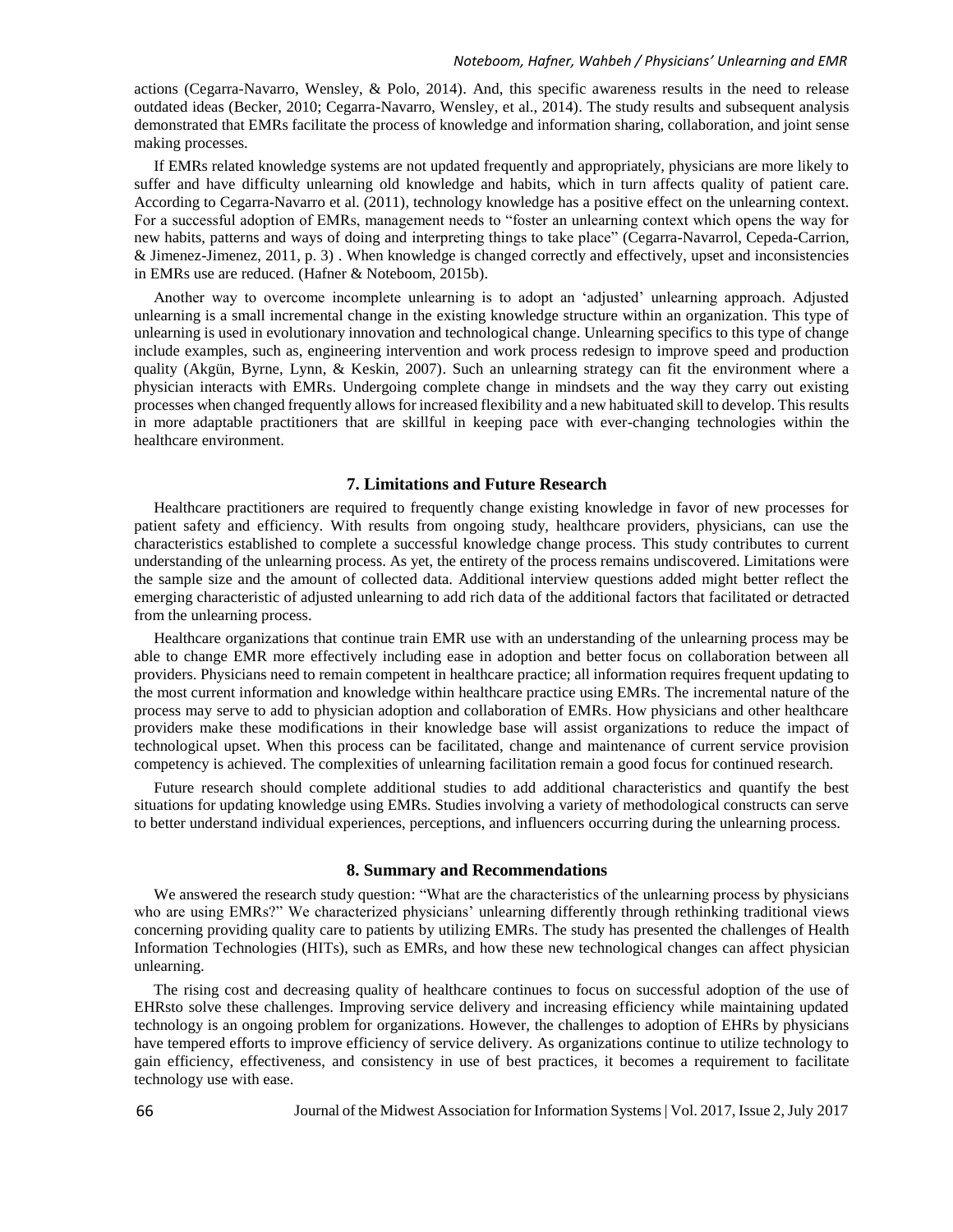As this research indicates, individual reactions to updating the technology can make unlearning a process, one of technological ease or technological upset. The goal of healthcare organizations is to determine methods to avoid technological upset, or at least offer support to break out of a negative cycle. "Adjusted unlearning", a small incremental change process, may help to modify the existing knowledge structure within an organization and enhance the opportunities for a complete process.

 With greater understanding of complete and incomplete unlearning, implementation of new methods of knowledge acquisition, and change can be realized to maintain effective employee competency. This research study adds information to the current understanding of the unlearning process that remains not fully understood. The research has investigated how physicians can successfully use EHRs and the influencers of EHR documentation to enable better healthcare provision.

 Changing knowledge requires organizations to alter knowledge base in favor of new competencies for organizational efficiency. Competitive advantage and competency maintenance involves rapid knowledge acquisition and revision from current knowledge, and skill competency through unlearning. Physicians make the difference in healthcare organizations. Physicians were noted to present related factors that positively assisted them and facilitated a complete unlearning process. These included, "a positive prior outlook, understanding the need for change, positive feelings and informal support, individual inertia, feelings and expectations, and assessment of the new way" can enhance unlearning (Becker & Hyland, 2008, p. 193).

 We need to develop change management practices to support transitional unlearning to technological ease and reduce the potential for technological upset. Because there are many practitioners providing good quality care in healthcare, physicians should not be the only focus of understanding knowledge change. Organizational leadership plays a major role in supporting complete unlearning. The history of "organizational change and the formal training and support mechanisms" can play an important role in improving or hindering unlearning (Becker & Hyland, 2008, p. 193).

Practitioners that are able to update knowledge may be more effective than those that have perceptions of upset and frustration of EMR use. Change processes become critical in light of increasing information overload required to complete patient care. Our ability to influence the transition process with technological ease provides increased technology benefits, increased technology use and increased perceptions of professional staff competency.

 Healthcare practitioners able to fully understand knowledge change processes, using better defined characteristics of complete and incomplete unlearning, will benefit patients and their families. Physicians who unlearn completely also perceive that their care is improved and skills are competent during EMRs use. By addressing the physician end-user requirements during complete unlearning, support for improved service delivery, documentation and continual updating is obtainable.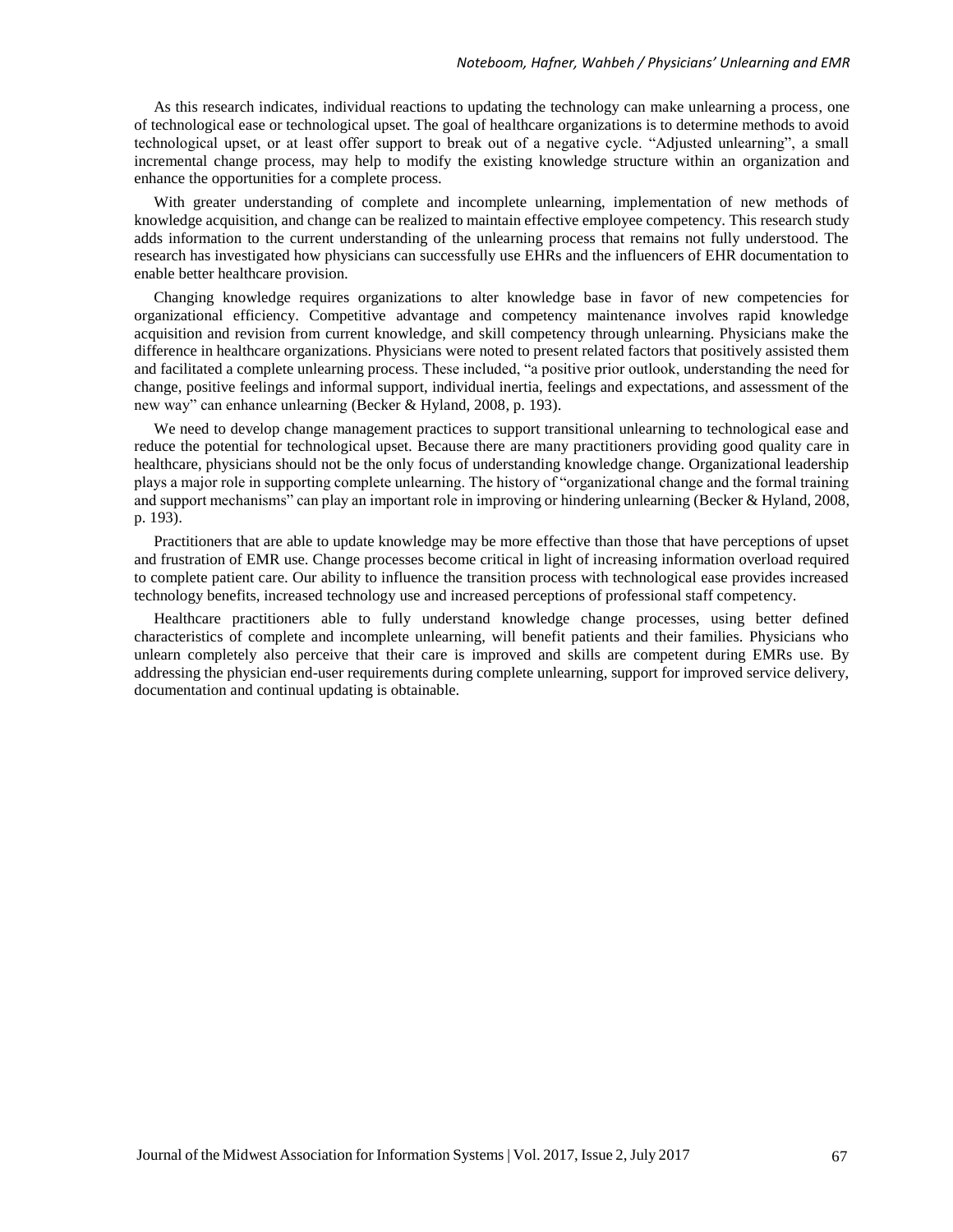#### **References**

Akgün, A. E., Byrne, J. C., Lynn, G. S., & Keskin, H. (2007). Organizational unlearning as changes in beliefs and routines in organizations. *Journal of Organizational Change Management, 20*(6), 794-812.

Assink, M. (2006). Inhibitors of disruptive innovation capability: a conceptual model. *European Journal of Innovation Management, 9*(2), 215-233.

Baskerville, R. l., & Pries-Heje, J. (1999). Grounded action research: a method for understanding IT in practice. *Accounting, Management and Information Technologies, 9*(1), 1-23.

Becker, K. (2008). Unlearning as a driver of sustainable change and innovation: three Australian case studies. *International Journal of Technology Management, 42*(1-2), 89-106.

Becker, K. (2010). Facilitating unlearning during implementation of new technology. *Journal of Organizational Change Management, 23*(3), 251-268.

Becker, K., & Hyland, P. (2008). Overcoming Barriers to Innovation by Facilitating Unlearning. *Inside the Innovation Matrix*, 179.

Boonstra, A., & Broekhuis, M. (2010). Barriers to the acceptance of electronic medical records by physicians from systematic review to taxonomy and interventions. *BMC health services research, 10*(1), 1.

Bradley, E. H., Curry, L. A., & Devers, K. J. (2007). Qualitative data analysis for health services research: developing taxonomy, themes, and theory. *Health services research, 42*(4), 1758-1772.

Brakensiek, J. C. (2002). Knowledge management for EHS professionals. *Occupational health & safety (Waco, Tex.), 71*(1), 72-74.

Brand, G. (2015). Through the Looking Glass Space to New Ways of Knowing: A Personal Research Narrative. *The Qualitative Report, 20*(4), 516.

Car, J., Black, A., Anandan, C., Cresswell, K., & Pagliari, C. (2009). The impact of eHealth on the quality & safety of healthcare a systematic overview & synthesis of the literature. Report for the NHS Connecting for Health Evaluation Programme March 2008: 32956FFC-BD76-47B7-94D2-FFAC56979B74.

Cegarra-Navarro, Cepeda-Carrion, & Eldridge. (2011). Balancing technology and physician–patient knowledge through an unlearning context. *International Journal of Information Management, 31*(5), 420-427.

Cegarra-Navarro, & Cepeda. (2013). Implementing telemedicine technologies through an unlearning context in a homecare setting. *Behaviour & Information Technology, 32*(1), 80-90.

Cegarra-Navarro, Eldridge, & Wensley. (2014). Counter-knowledge and realised absorptive capacity. *European Management Journal, 32*(2), 165-176.

Cegarra-Navarro, Wensley, & Polo. (2014). A conceptual framework for unlearning in a homecare setting. *Knowledge Management Research & Practice, 12*(4), 375-386.

Cegarra-Navarrol, J.-G., Cepeda-Carrion, G., & Jimenez-Jimenez, D. (2011). Linking unlearning with innovation through organizational memory and technology. *Leading Issues in Innovation Research*, 1.

Cepeda-Carrión, G., Cegarra-Navarro, J. G., Martínez-Caro, E., & Eldridge, S. (2011). How can managers in the hospital in the home units help to balance technology and physician–patient knowledge? *International Journal for Quality in Health Care, 23*(5), 600-609.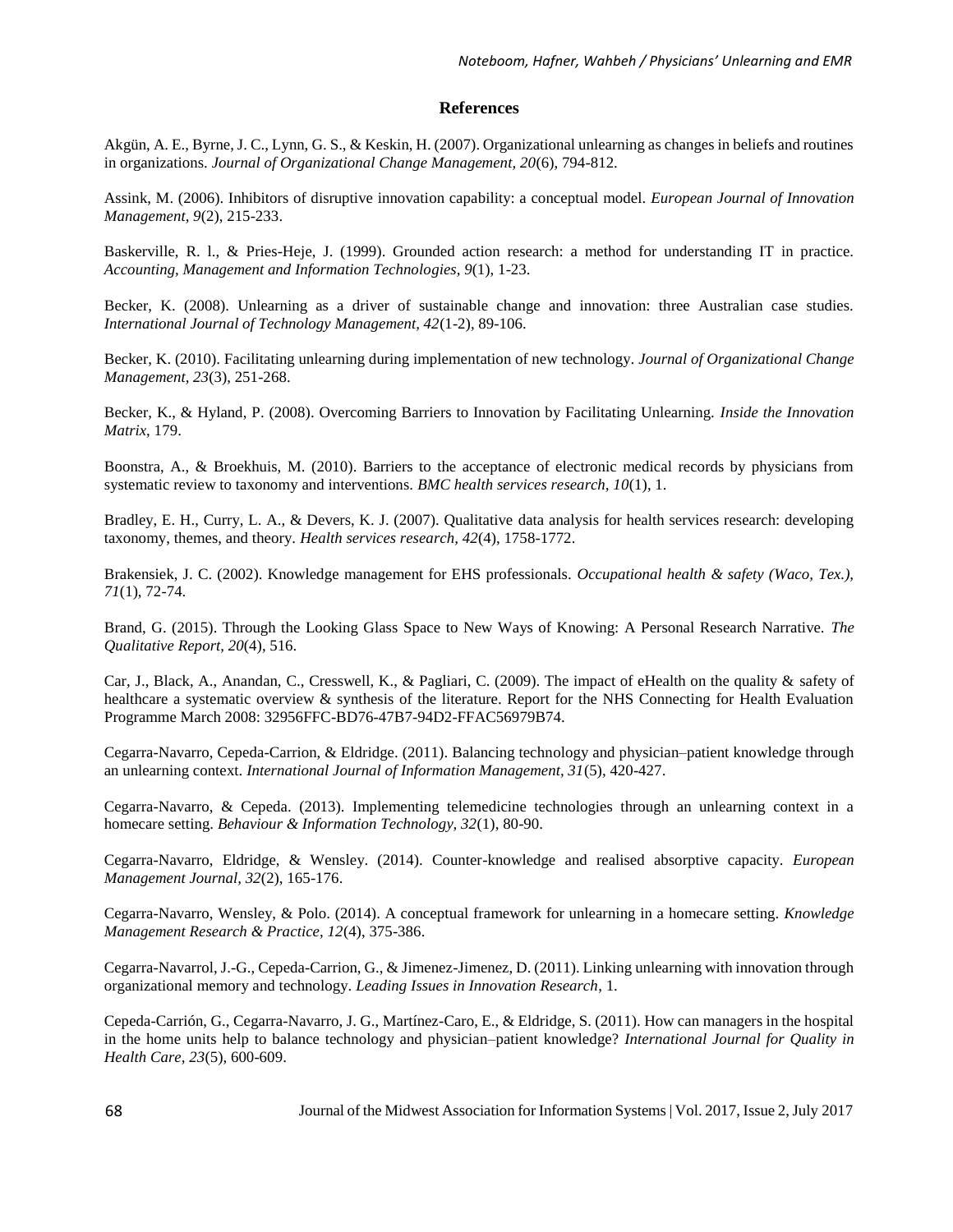Cepeda‐Carrion, G., Cegarra‐Navarro, J. G., & Jimenez‐Jimenez, D. (2012). The effect of absorptive capacity on innovativeness: Context and information systems capability as catalysts. *British Journal of Management, 23*(1), 110-129.

Coombs, C., Hislop, D., Holland, J., Bosley, S., & Manful, E. (2013). Exploring types of individual unlearning by local health-care managers: an original empirical approach.

Corbin, J., & Strauss, A. (1990). Grounded theory research: Procedures, canons, and evaluative criteria. *Qualitative sociology, 13*(1), 3-21.

Cruzes, D. S., & Dyba, T. (2011). *Recommended steps for thematic synthesis in software engineering.* Paper presented at the Empirical Software Engineering and Measurement (ESEM), 2011 International Symposium on.

Curry, L. A., Nembhard, I. M., & Bradley, E. H. (2009). Qualitative and mixed methods provide unique contributions to outcomes research. *Circulation, 119*(10), 1442-1452.

De Vreede, T., Boughzala, I., De Vreede, G.-J., & Reiter-Palmon, R. (2017). The Team Creativity Model: an exploratory case study. *Journal of the Midwest Association for Information Systems| Vol, 2017*(1), 19.

DesRoches, C. M., Campbell, E. G., Rao, S. R., Donelan, K., Ferris, T. G., Jha, A., . . . Shields, A. E. (2008). Electronic health records in ambulatory care—a national survey of physicians. *New England Journal of Medicine, 359*(1), 50-60.

Diefenbach, T. (2007). The managerialistic ideology of organisational change management. *Journal of Organizational Change Management, 20*(1), 126-144.

do Rosário Cabrita, M., Cabrita, A. M., & Cruz-Machado, V. A. (2014). *Healthcare Knowledge Management: Integrating Knowledge with Evidence-based Practice.* Paper presented at the Proceedings of the Eighth International Conference on Management Science and Engineering Management.

Eisenhardt. (1989). Building theories from case study research. *Academy of management review, 14*(4), 532-550.

Eriksson, P., & Kovalaine, A. (2008). *Grounded Theory Research. Qualitative Methods in Business Research.* . Thousand Oaks, CA: Sage Publications, Inc.

Esa, M., & Abdulsamad, Z. (2011). Considering learning, unlearning in professional development for construction project managers: A pilot study. *International Proceedings of Economics Development & Research, 15*, 210.

FitzGerald, L. Z., Rorie, A., & Salem, B. E. (2015). Improving Secondary Prevention Screening in Clinical Encounters Using mHealth Among Prelicensure Master's Entry Clinical Nursing Students. *Worldviews on Evidence*‐*Based Nursing, 12*(2), 79-87.

Greener, S. (2016). Unlearning with technology: Taylor & Francis.

Hafner. (2016). *Does Incomplete Unlearning Impact Medical Errors?* Paper presented at the System Sciences (HICSS), 2016 49th Hawaii International Conference on.

Hafner, & Noteboom. (2015a). Challenges of Change: Technological Ease or Technological Upset?

Hafner, & Noteboom. (2015b). Does Unlearning Impact Interaction of EHR End-Users?

Harb, Y., Sarnikar, S., & Noteboom, C. (2016). *An Exploration of the Impact of EMR Capabilities on Hospital Quality Measures in US.* Paper presented at the System Sciences (HICSS), 2016 49th Hawaii International Conference on.

Harrington, L. (2012). *The role of nurse informaticists in the emerging field of clinical intelligence.* Paper presented at the NI 2012: Proceedings of the 11th International Congress on Nursing Informatics.

Hedberg, B. (1979). *How organizations learn and unlearn*: Arbetslivscentrum.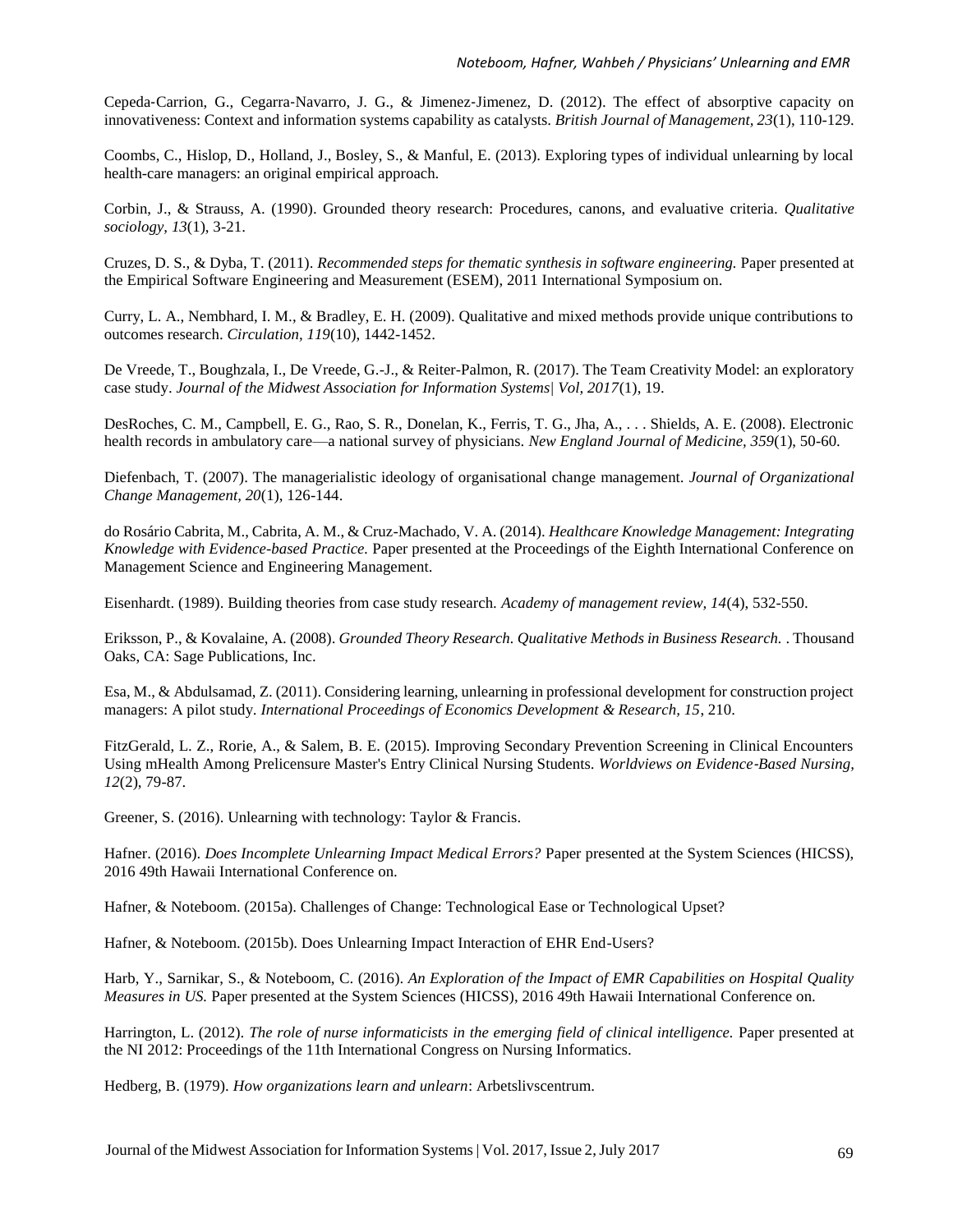Klein, J. I. (1989). Parenthetic learning in organizations: Toward the unlearning of the unlearning model. *Journal of Management Studies, 26*(3), 291-308.

Li, J., Talaei-Khoei, A., Seale, H., Ray, P., & MacIntyre, C. R. (2013). Health care provider adoption of eHealth: systematic literature review. *Interactive journal of medical research, 2*(1), e7.

Macdonald, G. (2002). Transformative unlearning: safety, discernment and communities of learning. *Nursing Inquiry, 9*(3), 170-178.

Martinez-Caro, E., Cegarra-Navarro, J. G., & Briones-Penalver, A. J. (2014). *The Influence of User eSkills on Online Health Care Services Success.* Paper presented at the European Conference on Knowledge Management.

Menachemi, N., Chukmaitov, A., Saunders, C., & Brooks, R. G. (2008). Hospital quality of care: does information technology matter? The relationship between information technology adoption and quality of care. *Health care management review, 33*(1), 51-59.

Menachemi, N., Langley, A., & Brooks, R. G. (2007). The use of information technologies among rural and urban physicians in Florida. *Journal of Medical Systems, 31*(6), 483-488.

Miller, & Sim. (2004). Physicians' use of electronic medical records: barriers and solutions. *Health affairs, 23*(2), 116- 126.

Nambisan, P., Kreps, G. L., & Polit, S. (2013). Understanding electronic medical record adoption in the United States: communication and sociocultural perspectives. *Interactive journal of medical research, 2*(1), e5.

Nutley, & Davies. (2001). Developing organizational learning in the NHS. *Medical education, 35*(1), 35-42.

Nutley, Davies, & Tilley. (2000). Viewpoints: Editorial: Getting Research into Practice.

Paré, G., Raymond, L., de Guinea, A. O., Poba-Nzaou, P., Trudel, M.-C., Marsan, J., & Micheneau, T. (2014). Barriers to organizational adoption of EMR systems in family physician practices: a mixed-methods study in Canada. *International journal of medical informatics, 83*(8), 548-558.

Rushmer, R., & Davies, H. (2004). Unlearning in health care. *Quality and safety in Health Care, 13*(suppl 2), ii10-ii15.

Rutkowski, A., Saunders, C., Wiener, M., & Smeulders, R. (2013). Intended usage of a healthcare communication technology: Focusing on the role of IT-related overload.

Ryder, C., Yarnold, D., & Prideaux, D. (2011). Learning and unlearning: Is communication with minority patients about self or others? *Medical teacher, 33*(10), 781-782.

Senge, P. M., Scharmer, C. O., Jaworski, J., & Flowers, B. S. (2005). *Presence: An exploration of profound change in people, organizations, and society*: Crown Business.

Sessa, V. I., & London, M. (2015). *Continuous learning in organizations: Individual, group, and organizational perspectives*: Psychology Press.

Solano-Lorente, M., Martínez-Caro, E., & Cegarra-Navarro, J. G. (2013). Designing a framework to develop eLoyalty for online healthcare services. *Electronic Journal of Knowledge Management, 11*(1), 107-115.

Stacey, G., Felton, A., & Joynson, K. (2010). Masters at work: a narrative inquiry into the experiences of mental health nurses qualifying with an undergraduate Masters degree. *Nurse education today, 30*(4), 333-337.

Strauss, A., & Corbin, J. (1998). *Basics of qualitative research: Techniques and procedures for developing grounded theory*: Sage Publications, Inc.

Journal of the Midwest Association for Information Systems | Vol. 2017, Issue 2,July 2017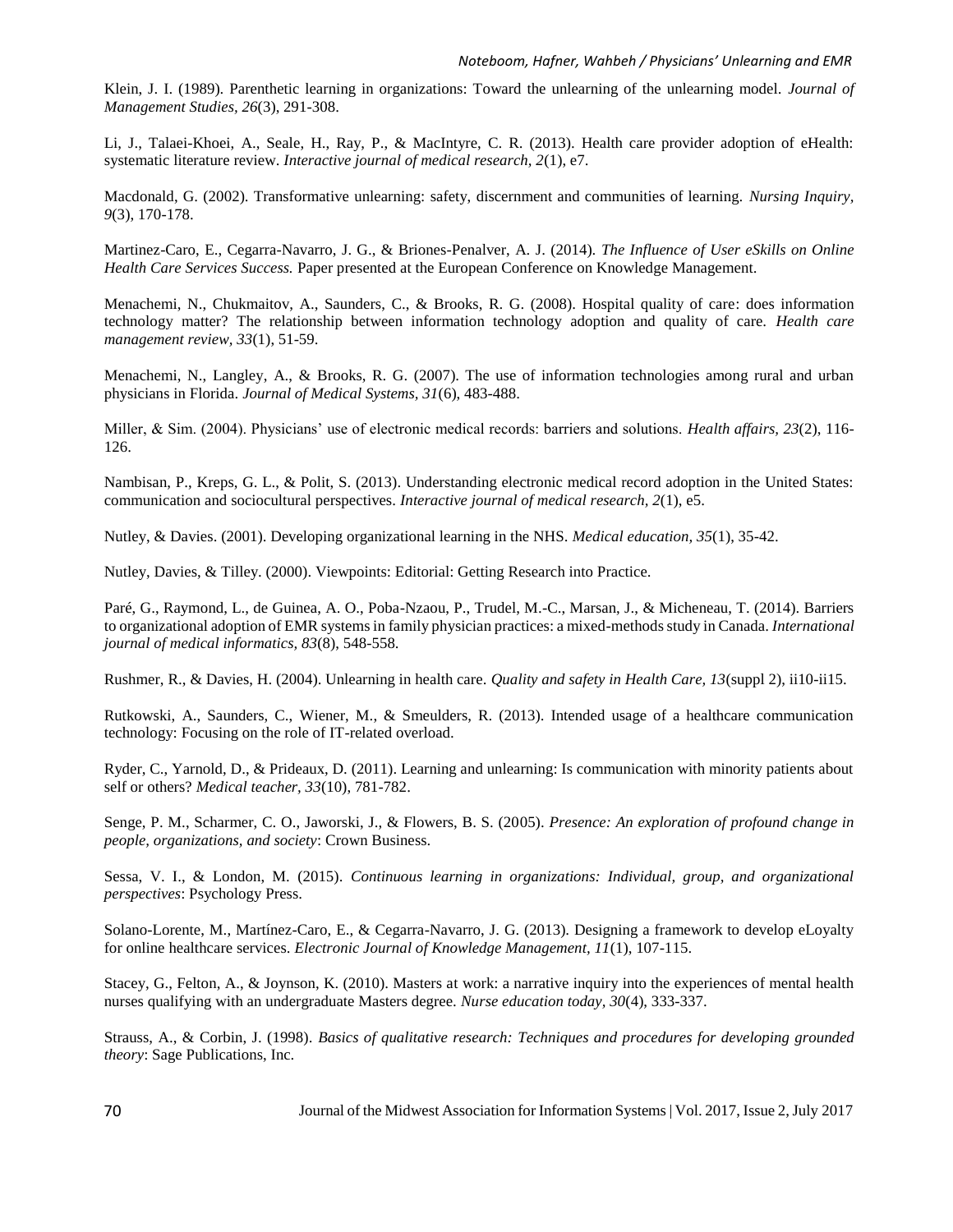Urquhart, C. (2001). An encounter with grounded theory: tackling the practical and philosophical issues. *Qualitative research in IS: issues and trends*, 104-140.

Vera, D., & Crossan, M. (2004). Strategic leadership and organizational learning. *Academy of management review, 29*(2), 222-240.

Walker, D., & Myrick, F. (2006). Grounded theory: An exploration of process and procedure. *Qualitative health research, 16*(4), 547-559.

Xu, Y. (2010). Transitioning international nurses: An outlined evidence-based program for acute care settings. *Policy, Politics, & Nursing Practice, 11*(3), 202-213.

Xu, Y., Gutierrez, A., & Kim, S. H. (2008). Adaptation and transformation through (un) learning: lived experiences of immigrant Chinese nurses in US healthcare environment. *Advances in Nursing Science, 31*(2), E33-E47.

Yin, R. K. (2013). *Case study research: Design and methods*: Sage publications.

Zhonggen, Y. (2016). The Impact of the E-Collaborative and Traditional Learning Styles on Learning Outcomes and Anxiety. *International Journal of e-Collaboration (IJeC), 12*(2), 27-47.